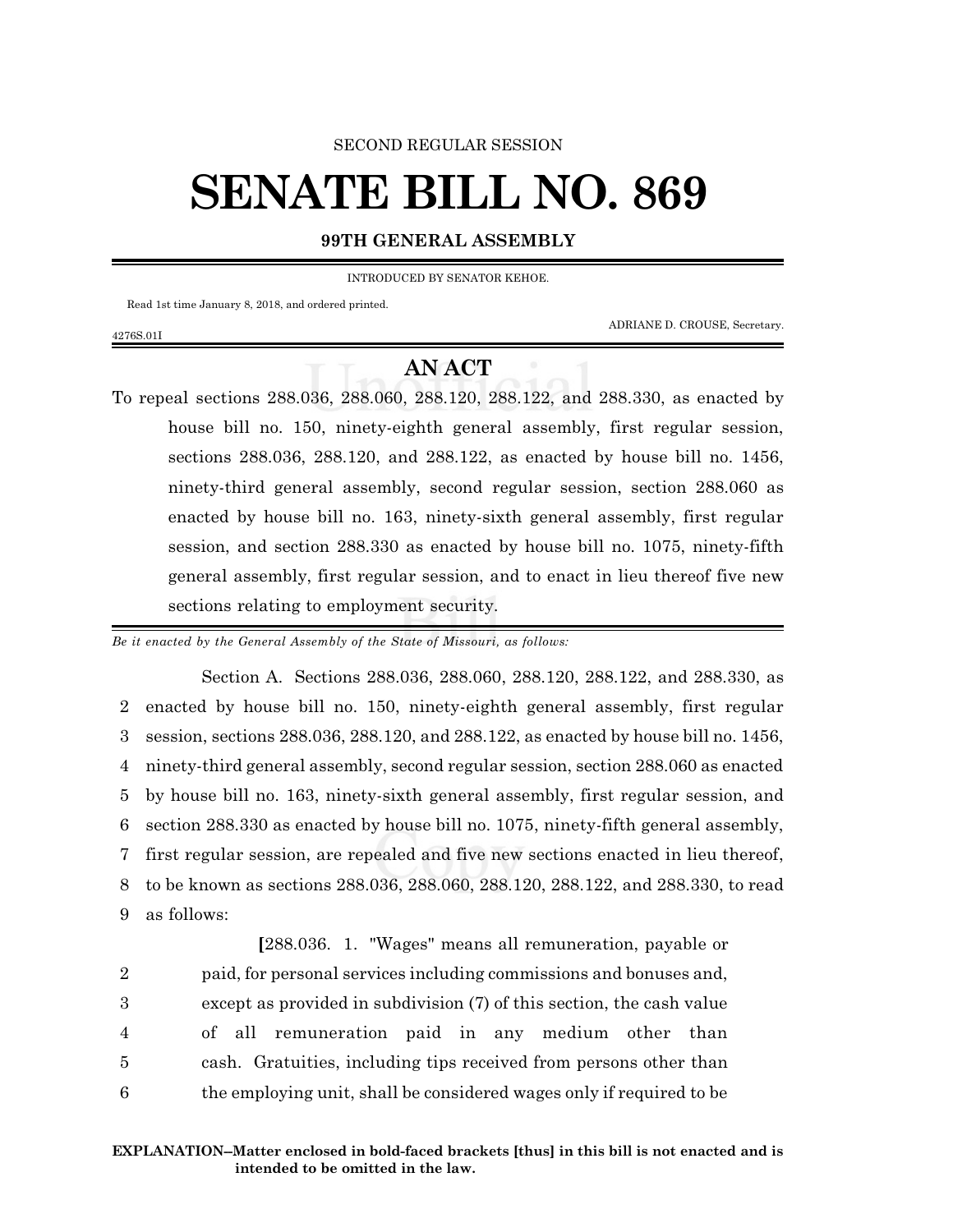reported as wages pursuant to the Federal Unemployment Tax Act, 26 U.S.C. Section 3306, and shall be, for the purposes of this chapter, treated as having been paid by the employing unit. Severance pay shall be considered as wages to the extent required pursuant to the Federal Unemployment Tax Act, 26 U.S.C. Section 3306(b). Vacation pay, termination pay, severance pay and holiday pay shall be considered as wages for the week with respect to which it is payable. The total amount of wages derived from severance pay, if paid to an insured in a lump sum, shall be prorated on a weekly basis at the rate of pay received by the insured at the time of termination for the purposes of determining unemployment benefits eligibility. The term "wages" shall not include:

 (1) The amount of any payment made (including any amount paid by an employing unit for insurance or annuities, or 22 into a fund, to provide for any such payment) to, or on behalf of, an individual under a plan or system established by an employing unit which makes provision generally for individuals performing services for it or for a class or classes of such individuals, on account of:

 (a) Sickness or accident disability, but in case of payments made to an employee or any of the employee's dependents this paragraph shall exclude from the term wages only payments which are received pursuant to a workers' compensation law; or

 (b) Medical and hospitalization expenses in connection with sickness or accident disability; or

(c) Death;

 (2) The amount of any payment on account of sickness or accident disability, or medical or hospitalization expenses in connection with sickness or accident disability, made by an employing unit to, or on behalf of, an individual performing services for it after the expiration of six calendar months following the last calendar month in which the individual performed services for such employing unit;

 (3) The amount of any payment made by an employing unit to, or on behalf of, an individual performing services for it or his or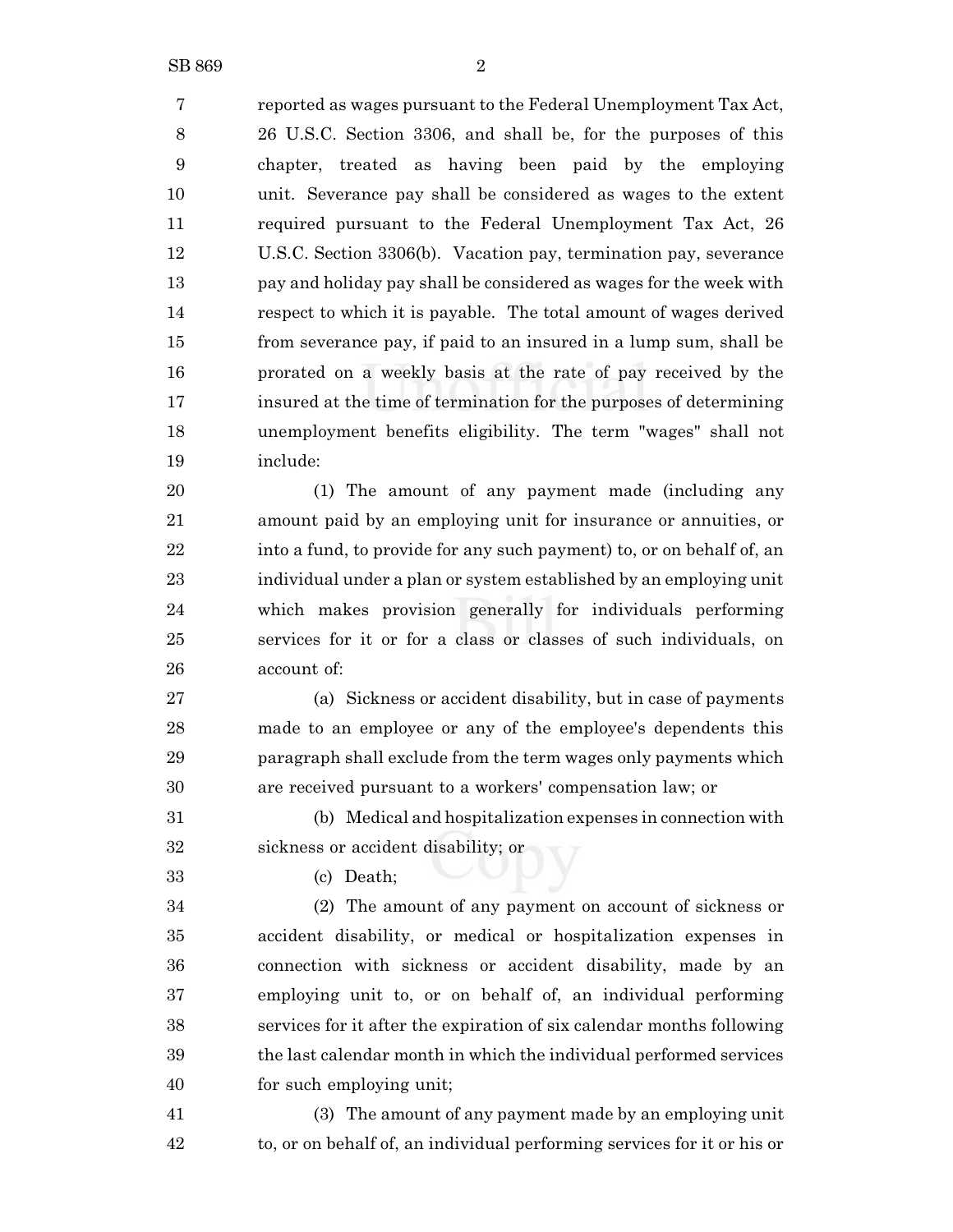her beneficiary:

 (a) From or to a trust described in 26 U.S.C. Section 401(a) which is exempt from tax pursuant to 26 U.S.C. Section 501(a) at the time of such payment unless such payment is made to an employee of the trust as remuneration for services rendered as such an employee and not as a beneficiary of the trust; or

 (b) Under or to an annuity plan which, at the time of such payments, meets the requirements of Section 404(a)(2) of the Federal Internal Revenue Code (26 U.S.C.A. Section 404);

 (4) The amount of any payment made by an employing unit (without deduction from the remuneration of the individual in employment) of the tax imposed pursuant to Section 3101 of the Federal Internal Revenue Code (26 U.S.C.A. Section 3101) upon an individual with respect to remuneration paid to an employee for domestic service in a private home or for agricultural labor;

 (5) Remuneration paid in any medium other than cash to an individual for services not in the course of the employing unit's trade or business;

 (6) Remuneration paid in the form of meals provided to an individual in the service of an employing unit where such remuneration is furnished on the employer's premises and at the employer's convenience, except that remuneration in the form of meals that is considered wages and required to be reported as wages pursuant to the Federal Unemployment Tax Act, 26 U.S.C. Section 3306 shall be reported as wages as required thereunder;

 (7) For the purpose of determining wages paid for agricultural labor as defined in paragraph (b) of subdivision (1) of subsection 12 of section 288.034 and for domestic service as defined in subsection 13 of section 288.034, only cash wages paid shall be considered;

 (8) Beginning on October 1, 1996, any payment to, or on behalf of, an employee or the employee's beneficiary under a cafeteria plan, if such payment would not be treated as wages pursuant to the Federal Unemployment Tax Act.

2. The increases or decreases to the state taxable wage base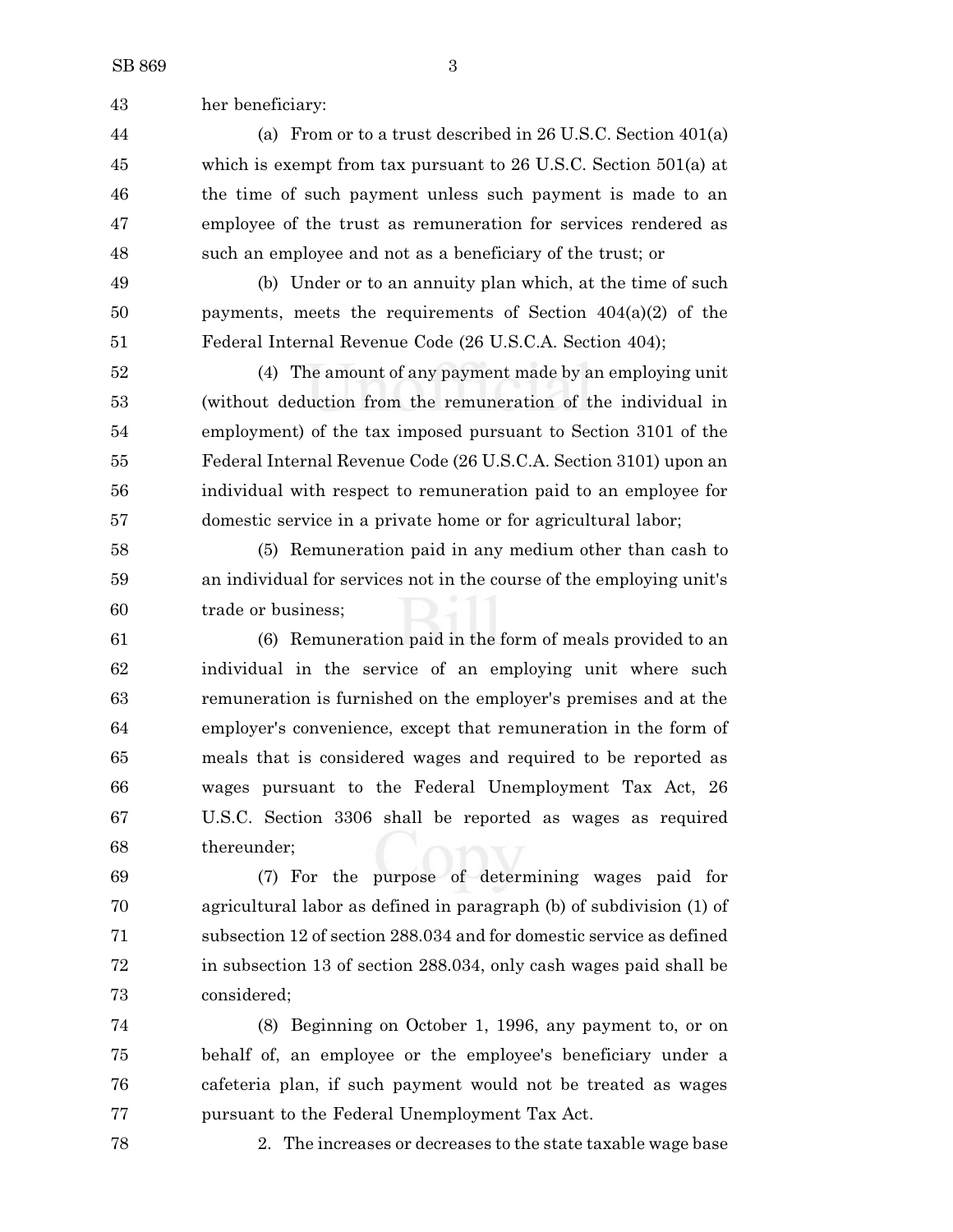for the remainder of calendar year 2004 shall be eight thousand dollars, and the state taxable wage base in calendar year 2005, and each calendar year thereafter, shall be determined by the provisions within this subsection. On January 1, 2005, the state taxable wage base for calendar year 2005, 2006, and 2007 shall be eleven thousand dollars. The taxable wage base for calendar year 2008 shall be twelve thousand dollars. The state taxable wage base for each calendar year thereafter shall be determined by the average balance of the unemployment compensation trust fund of the four preceding calendar quarters (September thirtieth, June thirtieth, March thirty-first, and December thirty-first of the preceding calendar year), less any outstanding federal Title XII advances received pursuant to section 288.330, less the principal, interest, and administrative expenses related to any credit instrument issued under section 288.030, and less the principal, interest, and administrative expenses related to any financial agreements under subdivision (17) of subsection 2 of section 288.330. When the average balance of the unemployment compensation trust fund of the four preceding quarters (September thirtieth, June thirtieth, March thirty-first, and December thirty-first of the preceding calendar year), as so determined is: (1) Less than, or equal to, three hundred fifty million

 dollars, then the wage base shall increase by one thousand dollars; or

 (2) Six hundred fifty million or more, then the state taxable wage base for the subsequent calendar year shall be decreased by five hundred dollars. In no event, however, shall the state taxable wage base increase beyond twelve thousand five hundred dollars, or decrease to less than seven thousand dollars. For calendar year 2009, the tax wage base shall be twelve thousand five hundred dollars. For calendar year 2010 and each calendar year thereafter, in no event shall the state taxable wage base increase beyond thirteen thousand dollars, or decrease to less than seven thousand dollars.

 For any calendar year, the state taxable wage base shall not be reduced to less than that part of the remuneration which is subject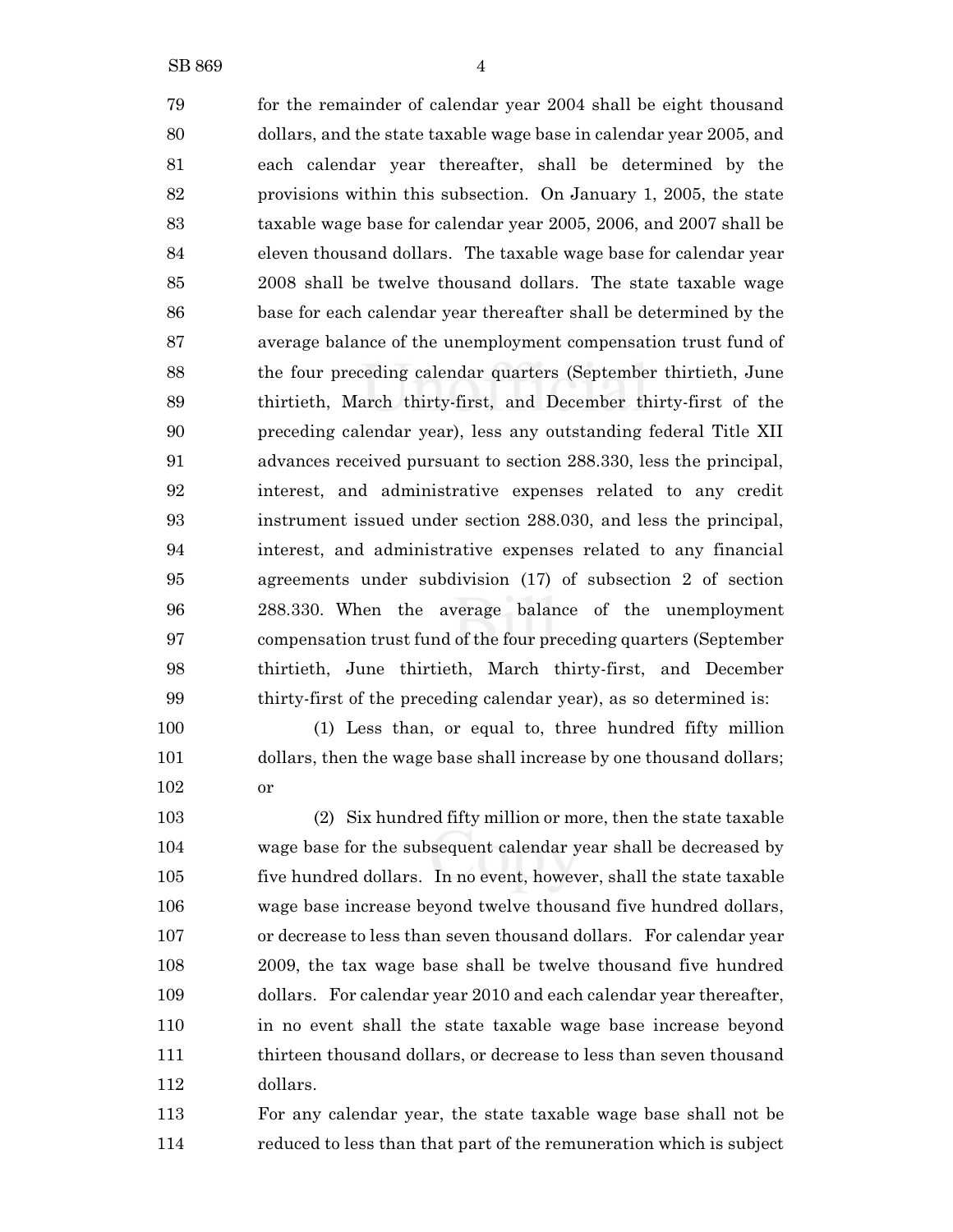to a tax under a federal law imposing a tax against which credit may be taken for contributions required to be paid into a state unemployment compensation trust fund. Nothing in this section shall be construed to prevent the wage base from increasing or decreasing by increments of five hundred dollars.**]**

288.036. 1. "Wages" means all remuneration, payable or paid, for personal services including commissions and bonuses and, except as provided in subdivision (7) of this **[**section**] subsection**, the cash value of all remuneration paid in any medium other than cash. Gratuities, including tips received from persons other than the employing unit, shall be considered wages only if required to be reported as wages pursuant to the Federal Unemployment Tax Act, 26 U.S.C. Sec. **[**3306**] 3301**, and shall be, for the purposes of this chapter, treated as having been paid by the employing unit. Severance pay shall be considered as wages to the extent required pursuant to the Federal Unemployment Tax Act, 26 U.S.C. Section 3306(b). Vacation pay**, termination pay, severance pay,** and holiday pay shall be considered as wages for the week with respect to which it is payable. **The total amount of wages derived from severance pay, if paid to an insured in a lump sum, shall be pro-rated on a weekly basis at the rate of pay received by the insured at the time of termination for the purposes of determining unemployment benefits eligibility.** The term "wages" shall not include:

 (1) The amount of any payment made (including any amount paid by an employing unit for insurance or annuities, or into a fund, to provide for any such payment) to, or on behalf of, an individual under a plan or system established by an employing unit which makes provision generally for individuals performing services for it or for a class or classes of such individuals, on account of:

 (a) Sickness or accident disability, but in case of payments made to an employee or any of the employee's dependents this paragraph shall exclude from the term wages only payments which are received pursuant to a workers' compensation law; or

 (b) Medical and hospitalization expenses in connection with sickness or accident disability; or

(c) Death;

 (2) The amount of any payment on account of sickness or accident disability, or medical or hospitalization expenses in connection with sickness or accident disability, made by an employing unit to, or on behalf of, an individual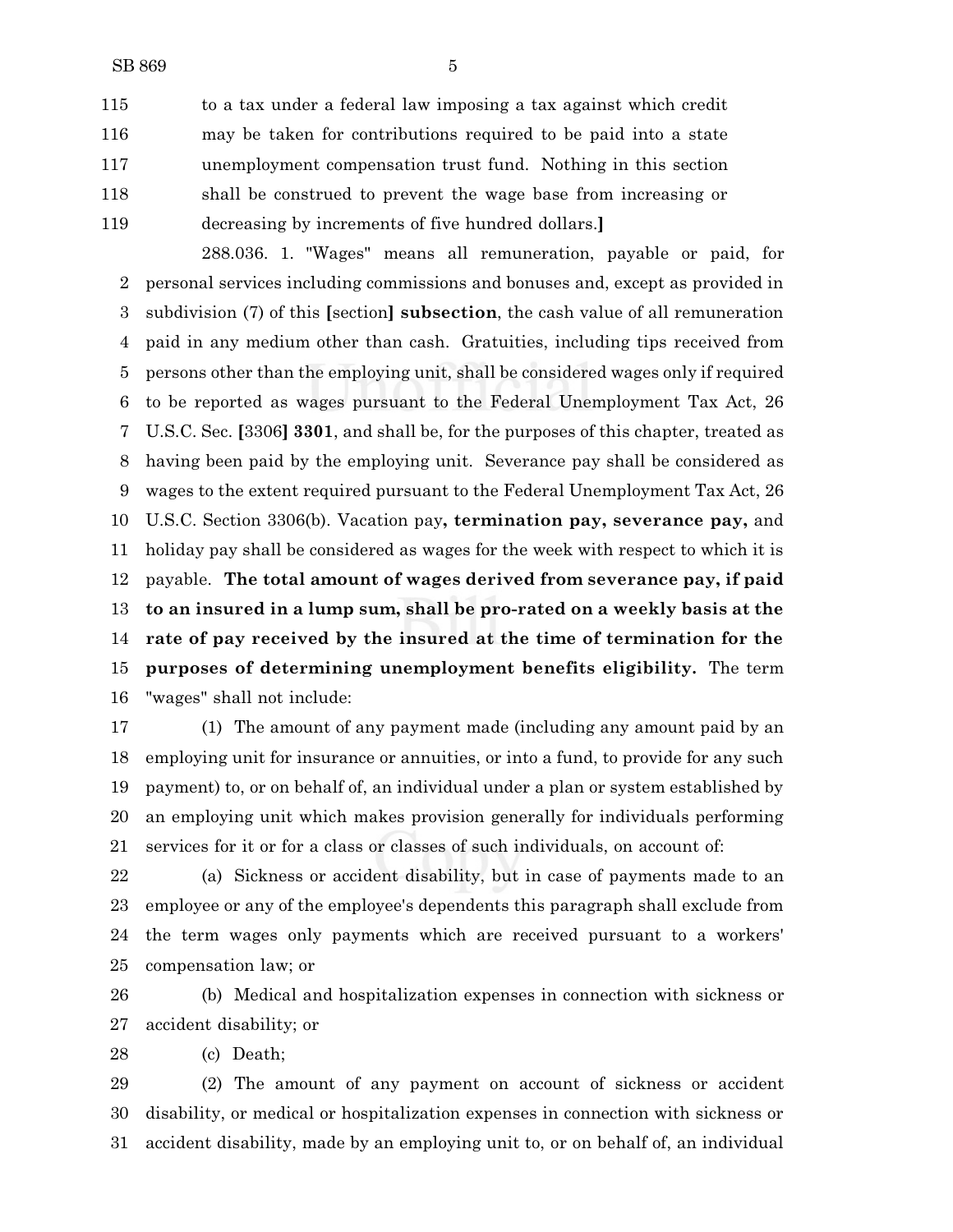performing services for it after the expiration of six calendar months following the last calendar month in which the individual performed services for such employing unit;

 (3) The amount of any payment made by an employing unit to, or on behalf of, an individual performing services for it or his or her beneficiary:

 (a) From or to a trust described in 26 U.S.C. 401(a) which is exempt from tax pursuant to 26 U.S.C. 501(a) at the time of such payment unless such payment is made to an employee of the trust as remuneration for services rendered as such an employee and not as a beneficiary of the trust; or

 (b) Under or to an annuity plan which, at the time of such payments, 42 meets the requirements of Section  $404(a)(2)$  of the Federal Internal Revenue Code (26 U.S.C.A. Sec. 404);

 (4) The amount of any payment made by an employing unit (without deduction from the remuneration of the individual in employment) of the tax imposed pursuant to Section 3101 of the Federal Internal Revenue Code (26 U.S.C.A. Sec. 3101) upon an individual with respect to remuneration paid to an employee for domestic service in a private home or for agricultural labor;

 (5) Remuneration paid in any medium other than cash to an individual for services not in the course of the employing unit's trade or business;

 (6) Remuneration paid in the form of meals provided to an individual in the service of an employing unit where such remuneration is furnished on the employer's premises and at the employer's convenience, except that remuneration in the form of meals that is considered wages and required to be reported as wages pursuant to the Federal Unemployment Tax Act, 26 U.S.C. Sec. **[**3306**] 3301** shall be reported as wages as required thereunder;

 (7) For the purpose of determining wages paid for agricultural labor as defined in paragraph (b) of subdivision (1) of subsection 12 of section 288.034 and for domestic service as defined in subsection 13 of section 288.034, only cash wages paid shall be considered;

 (8) Beginning on October 1, 1996, any payment to, or on behalf of, an employee or the employee's beneficiary under a cafeteria plan, if such payment would not be treated as wages pursuant to the Federal Unemployment Tax Act. 2. The increases or decreases to the state taxable wage base for the remainder of calendar year 2004 shall be eight thousand dollars, and the state taxable wage base in calendar year 2005, and each calendar year thereafter, shall be determined by the provisions within this subsection. On January 1, 2005, the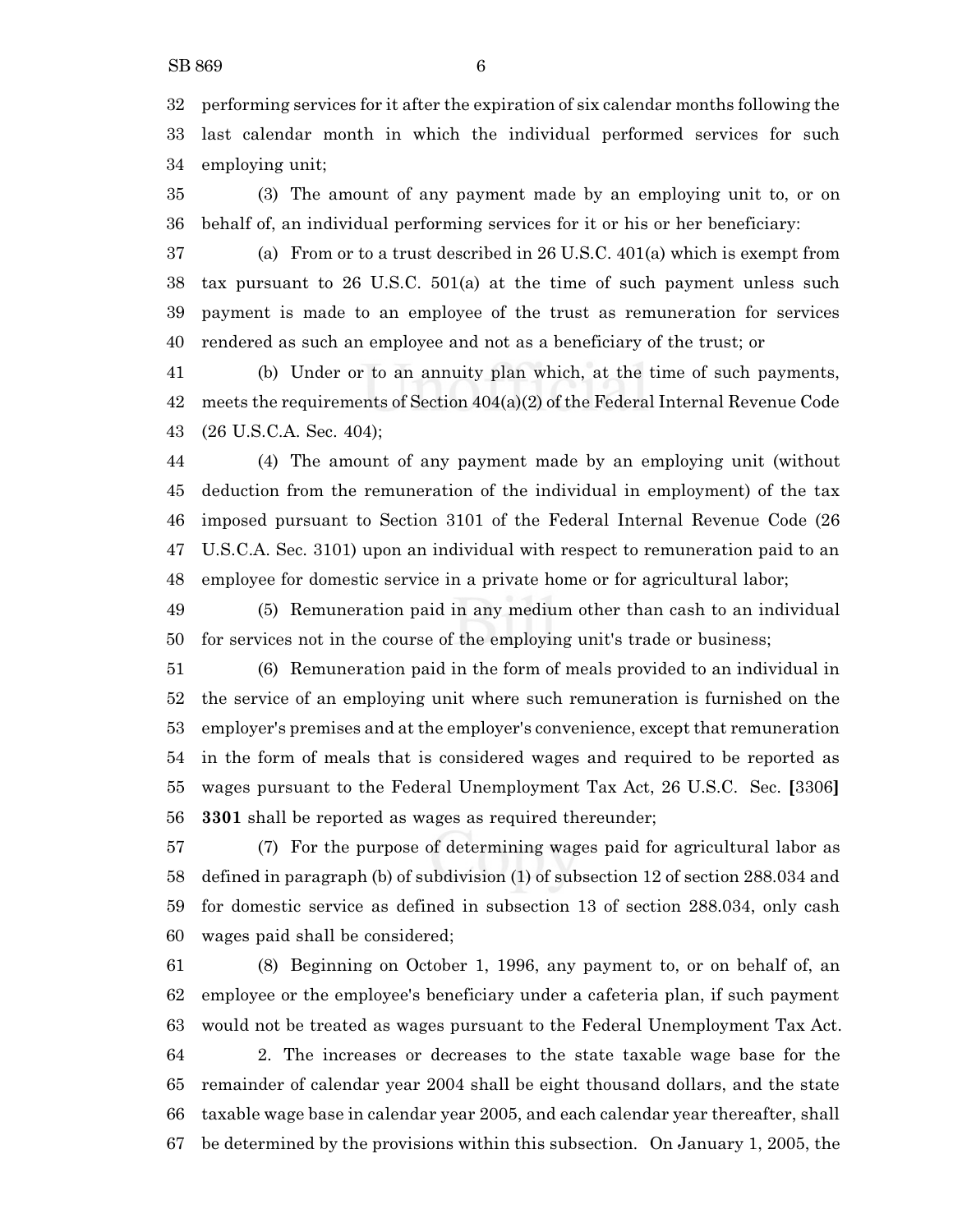SB 869 7

 state taxable wage base for calendar year 2005, 2006, and 2007 shall be eleven thousand dollars. The taxable wage base for calendar year 2008 shall be twelve thousand dollars. The state taxable wage base for each calendar year thereafter shall be determined by the average balance of the unemployment compensation trust fund of the four preceding calendar quarters (September thirtieth, June thirtieth, March thirty-first, and December thirty-first of the preceding calendar year), less any outstanding federal Title XII advances received pursuant to section 288.330, less the principal, interest, and administrative expenses related to any credit instrument issued under section 288.030, and less the principal, interest, and administrative expenses related to any financial agreements under subdivision (17) of subsection 2 of section 288.330. When the average balance of the unemployment compensation trust fund of the four preceding quarters (September thirtieth, June thirtieth, March thirty-first, and December thirty-first of the preceding calendar year), as so determined is:

 (1) Less than, or equal to, three hundred fifty million dollars, then the wage base shall increase by one thousand dollars; or

 (2) Six hundred fifty million or more, then the state taxable wage base for the subsequent calendar year shall be decreased by five hundred dollars. In no event, however, shall the state taxable wage base increase beyond twelve thousand five hundred dollars, or decrease to less than seven thousand dollars. For calendar year 2009, the tax wage base shall be twelve thousand five hundred dollars. For calendar year 2010 and each calendar year thereafter, in no event shall the state taxable wage base increase beyond thirteen thousand dollars, or decrease to less than seven thousand dollars. For any calendar year, the state taxable wage base shall not be reduced to less than that part of the remuneration which is subject to a tax under a federal law imposing a tax against which credit may be taken for contributions required to be paid into a state unemployment compensation trust fund. Nothing in this section shall be construed to prevent the wage base from increasing or decreasing by increments of five hundred dollars.

**[**288.060. 1. All benefits shall be paid through employment offices in accordance with such regulations as the division may prescribe.

 2. Each eligible insured worker who is totally unemployed in any week shall be paid for such week a sum equal to his or her weekly benefit amount.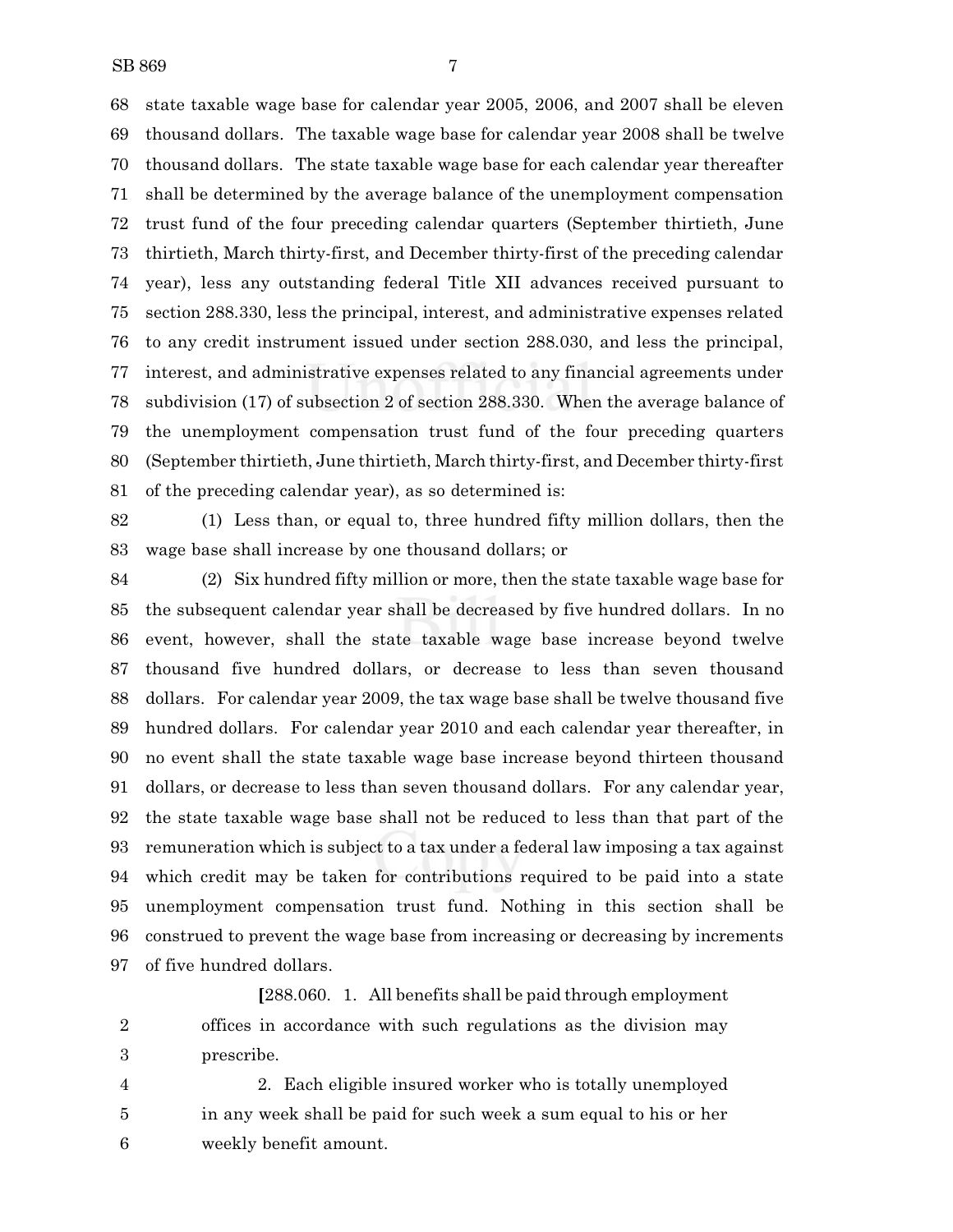3. Each eligible insured worker who is partially unemployed in any week shall be paid for such week a partial benefit. Such partial benefit shall be an amount equal to the difference between his or her weekly benefit amount and that part of his or her wages for such week in excess of twenty dollars, and, if such partial benefit amount is not a multiple of one dollar, such amount shall be reduced to the nearest lower full dollar amount. For calendar year 2007 and each year thereafter, such partial benefit shall be an amount equal to the difference between his or her weekly benefit amount and that part of his or her wages for such week in excess of twenty dollars or twenty percent of his or her weekly benefit amount, whichever is greater, and, if such partial benefit amount is not a multiple of one dollar, such amount shall be reduced to the nearest lower full dollar amount. Pay received by an eligible insured worker who is a member of the organized militia for 22 training or duty authorized by Section  $502(a)(1)$  of Title 32, United States Code, shall not be considered wages for the purpose of this subsection.

 4. The division shall compute the wage credits for each individual by crediting him or her with the wages paid to him or her for insured work during each quarter of his or her base period or twenty-six times his or her weekly benefit amount, whichever is the lesser. In addition, if a claimant receives wages in the form of termination pay or severance pay and such payment appears in a base period established by the filing of an initial claim, the claimant may, at his or her option, choose to have such payment included in the calendar quarter in which it was paid or choose to have it prorated equally among the quarters comprising the base period of the claim. For the purpose of this section, wages shall be counted as wage credits for any benefit year, only if such benefit year begins subsequent to the date on which the employing unit by whom such wages were paid has become an employer. The wage credits of an individual earned during the period commencing with the end of a prior base period and ending on the date on which he or she filed an allowed initial claim shall not be available for benefit purposes in a subsequent benefit year unless, in addition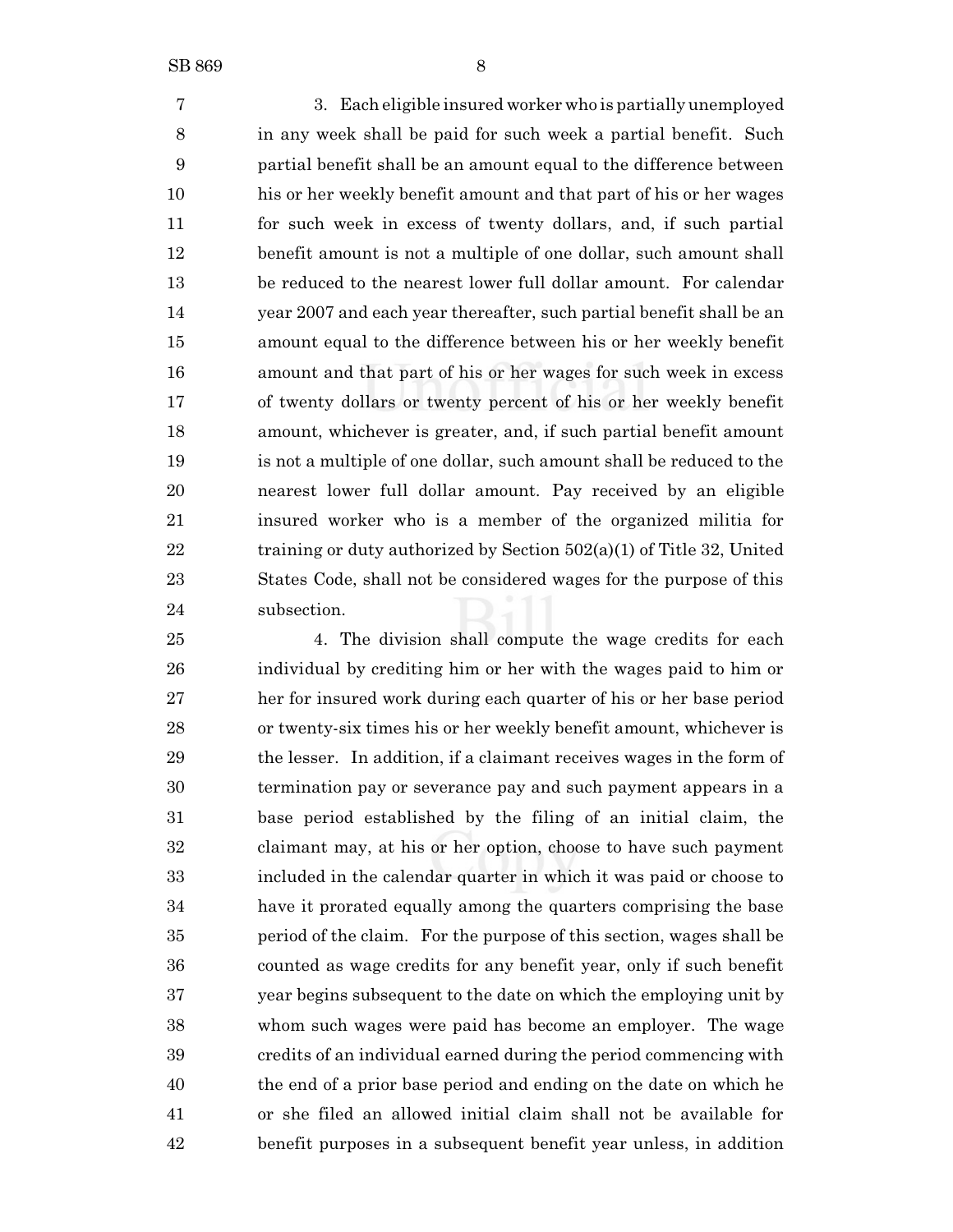| 43 | thereto, such individual has subsequently earned either wages for   |
|----|---------------------------------------------------------------------|
| 44 | insured work in an amount equal to at least five times his or her   |
| 45 | current weekly benefit amount or wages in an amount equal to at     |
| 46 | least ten times his or her current weekly benefit amount.           |
| 47 | 5. The duration of benefits payable to any insured worker           |
| 48 | during any benefit year shall be limited to:                        |
| 49 | (1) Twenty weeks if the Missouri average unemployment               |
| 50 | rate is nine percent or higher;                                     |
| 51 | (2) Nineteen weeks if the Missouri average unemployment             |
| 52 | rate is between eight and one-half percent and nine percent;        |
| 53 | (3) Eighteen weeks if the Missouri average unemployment             |
| 54 | rate is eight percent up to and including eight and one-half        |
| 55 | percent;                                                            |
| 56 | (4) Seventeen weeks if the Missouri average unemployment            |
| 57 | rate is between seven and one-half percent and eight percent;       |
| 58 | (5) Sixteen weeks if the Missouri average unemployment              |
| 59 | rate is seven percent up to and including seven and one-half        |
| 60 | percent;                                                            |
| 61 | (6) Fifteen weeks if the Missouri average unemployment              |
| 62 | rate is between six and one-half percent and seven percent;         |
| 63 | (7) Fourteen weeks if the Missouri average unemployment             |
| 64 | rate is six percent up to and including six and one-half percent;   |
| 65 | Thirteen weeks if the Missouri average unemployment<br>(8)          |
| 66 | rate is below six percent.                                          |
| 67 | As used in this subsection, the phrase "Missouri average            |
| 68 | unemployment rate" means the average of the seasonally adjusted     |
| 69 | statewide unemployment rates as published by the United States      |
| 70 | Department of Labor, Bureau of Labor Statistics, for the time       |
| 71 | periods of January first through March thirty-first and July first  |
| 72 | through September thirtieth. The average of the seasonally          |
| 73 | adjusted statewide unemployment rates for the time period of        |
| 74 | January first through March thirty-first shall be effective on and  |
| 75 | after July first of each year and shall be effective through        |
| 76 | December thirty-first. The average of the seasonally adjusted       |
| 77 | statewide unemployment rates for the time period of July first      |
| 78 | through September thirtieth shall be effective on and after January |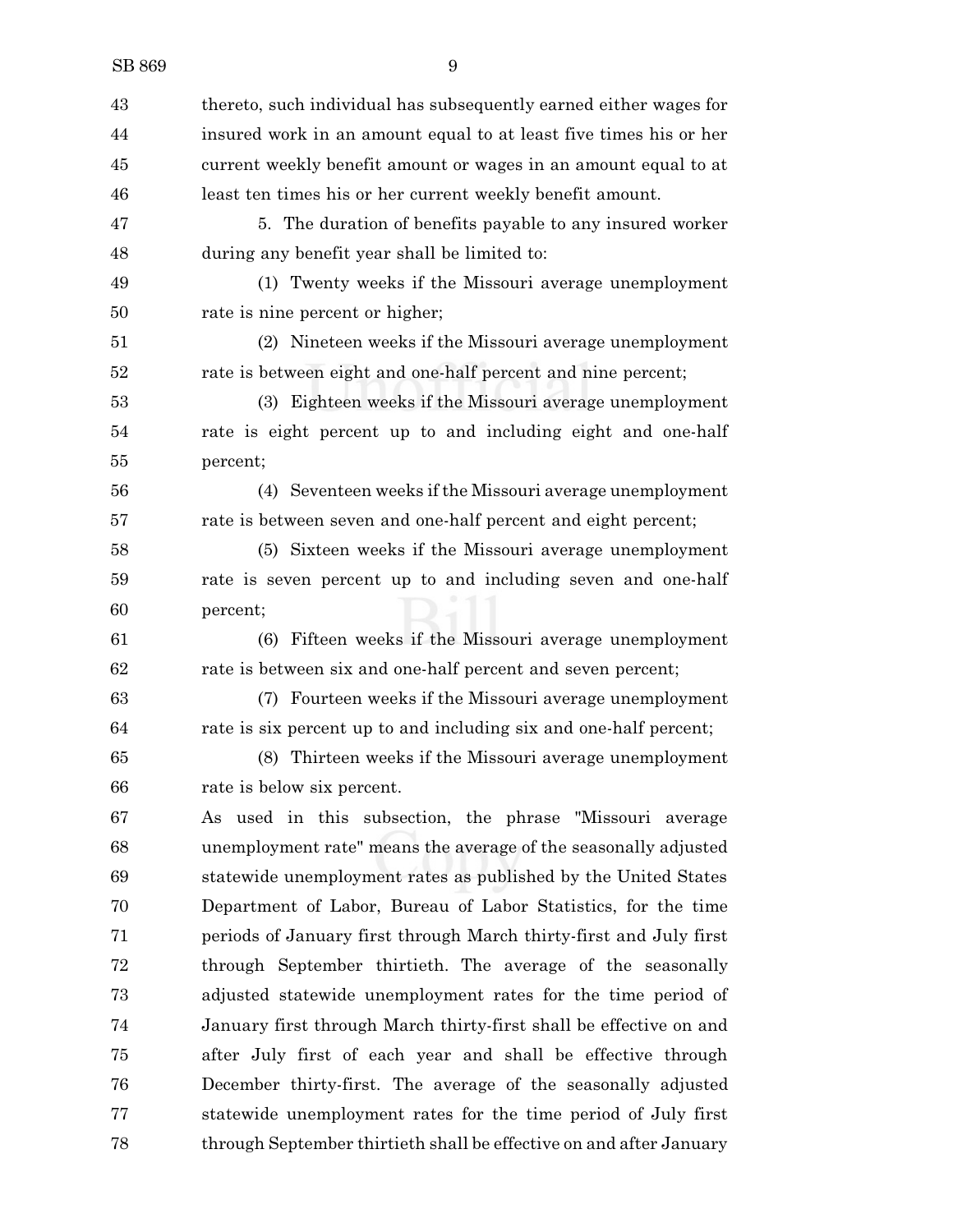SB 869 10 first of each year and shall be effective through June thirtieth; and (9) The provisions of this subsection shall become effective January 1, 2016. 6. In the event that benefits are due a deceased person and no petition has been filed for the probate of the will or for the administration of the estate of such person within thirty days after his or her death, the division may by regulation provide for the payment of such benefits to such person or persons as the division finds entitled thereto and every such payment shall be a valid payment to the same extent as if made to the legal representatives of the deceased. 7. The division is authorized to cancel any benefit warrant remaining outstanding and unpaid one year after the date of its issuance and there shall be no liability for the payment of any such benefit warrant thereafter. 8. The division may establish an electronic funds transfer system to transfer directly to claimants' accounts in financial institutions benefits payable to them pursuant to this chapter. To receive benefits by electronic funds transfer, a claimant shall

 satisfactorily complete a direct deposit application form authorizing the division to deposit benefit payments into a designated checking or savings account. Any electronic funds transfer system created pursuant to this subsection shall be administered in accordance with regulations prescribed by the division.

 9. The division may issue a benefit warrant covering more 104 than one week of benefits.

 10. Prior to January 1, 2005, the division shall institute procedures including, but not limited to, name, date of birth, and Social Security verification matches for remote claims filing via the use of telephone or the internet in accordance with such regulations as the division shall prescribe. At a minimum, the division shall verify the Social Security number and date of birth when an individual claimant initially files for unemployment insurance benefits. If verification information does not match what is on file in division databases to what the individual is stating, the division shall require the claimant to submit a division-approved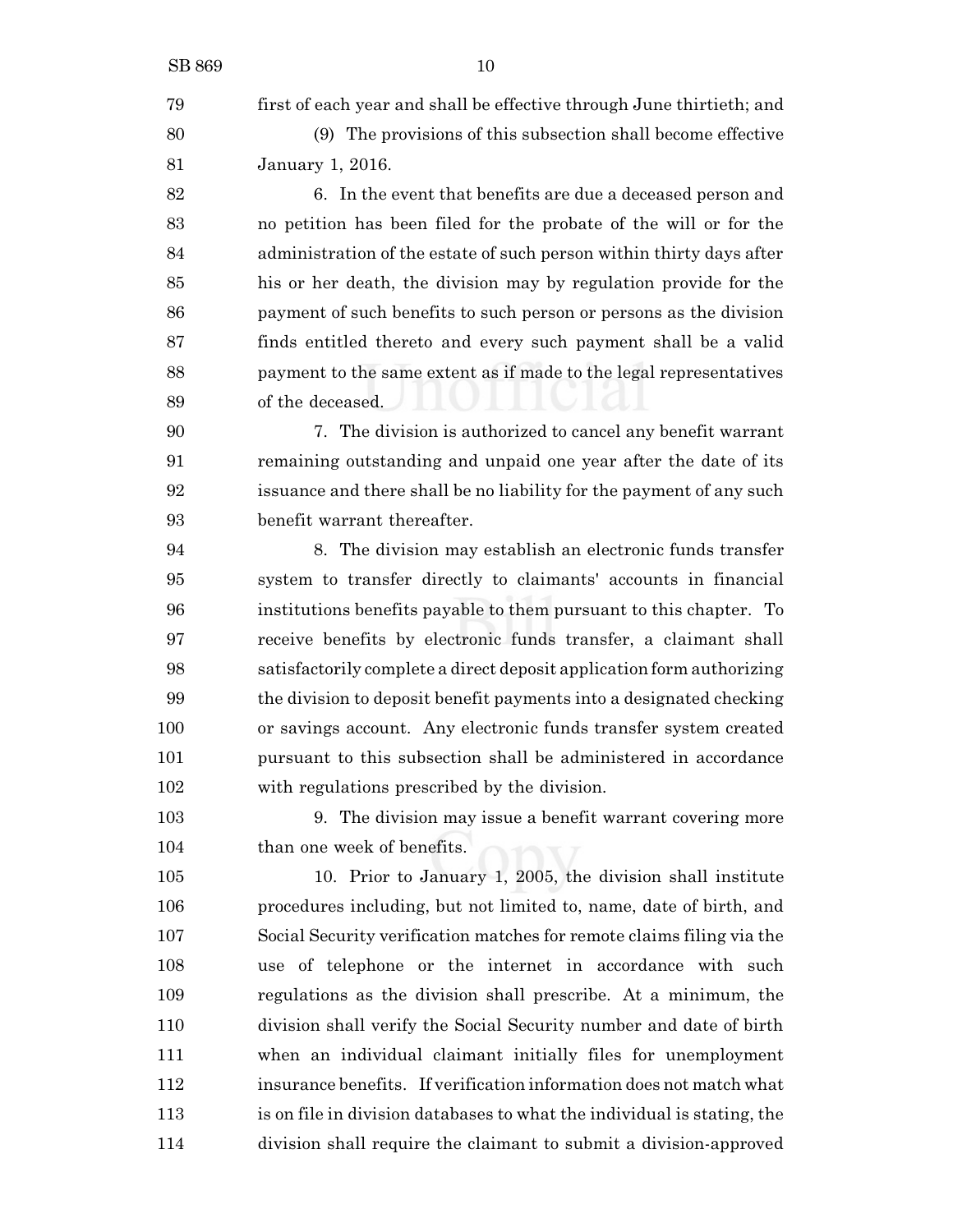form requesting an affidavit of eligibility prior to the payment of additional future benefits. The division of employment security shall cross-check unemployment compensation applicants and recipients with Social Security Administration data maintained by the federal government at least weekly. The division of employment security shall cross-check at least monthly unemployment compensation applicants and recipients with department of revenue drivers license databases.**]**

288.060. 1. All benefits shall be paid through employment offices in accordance with such regulations as the division may prescribe.

 2. Each eligible insured worker who is totally unemployed in any week shall be paid for such week a sum equal to his or her weekly benefit amount.

 3. Each eligible insured worker who is partially unemployed in any week shall be paid for such week a partial benefit. Such partial benefit shall be an amount equal to the difference between his or her weekly benefit amount and that part of his or her wages for such week in excess of twenty dollars, and, if such partial benefit amount is not a multiple of one dollar, such amount shall be reduced to the nearest lower full dollar amount. For calendar year 2007 and each year thereafter, such partial benefit shall be an amount equal to the difference between his or her weekly benefit amount and that part of his or her wages for such week in excess of twenty dollars or twenty percent of his or her weekly benefit amount, whichever is greater, and, if such partial benefit amount is not a multiple of one dollar, such amount shall be reduced to the nearest lower full dollar amount. **[**Termination pay, severance pay or**]** Pay received by an eligible insured worker who is a member of the organized militia for training or duty authorized by Section 502(a)(1) of Title 32, United States Code, shall not be considered wages for the purpose of this subsection.

 4. The division shall compute the wage credits for each individual by crediting him or her with the wages paid to him or her for insured work during each quarter of his or her base period or twenty-six times his or her weekly benefit amount, whichever is the lesser. In addition, if a claimant receives wages in the form of termination pay or severance pay and such payment appears in a base period established by the filing of an initial claim, the claimant may, at his or her option, choose to have such payment included in the calendar quarter in which it was paid or choose to have it prorated equally among the quarters comprising the base period of the claim. **[**The maximum total amount of benefits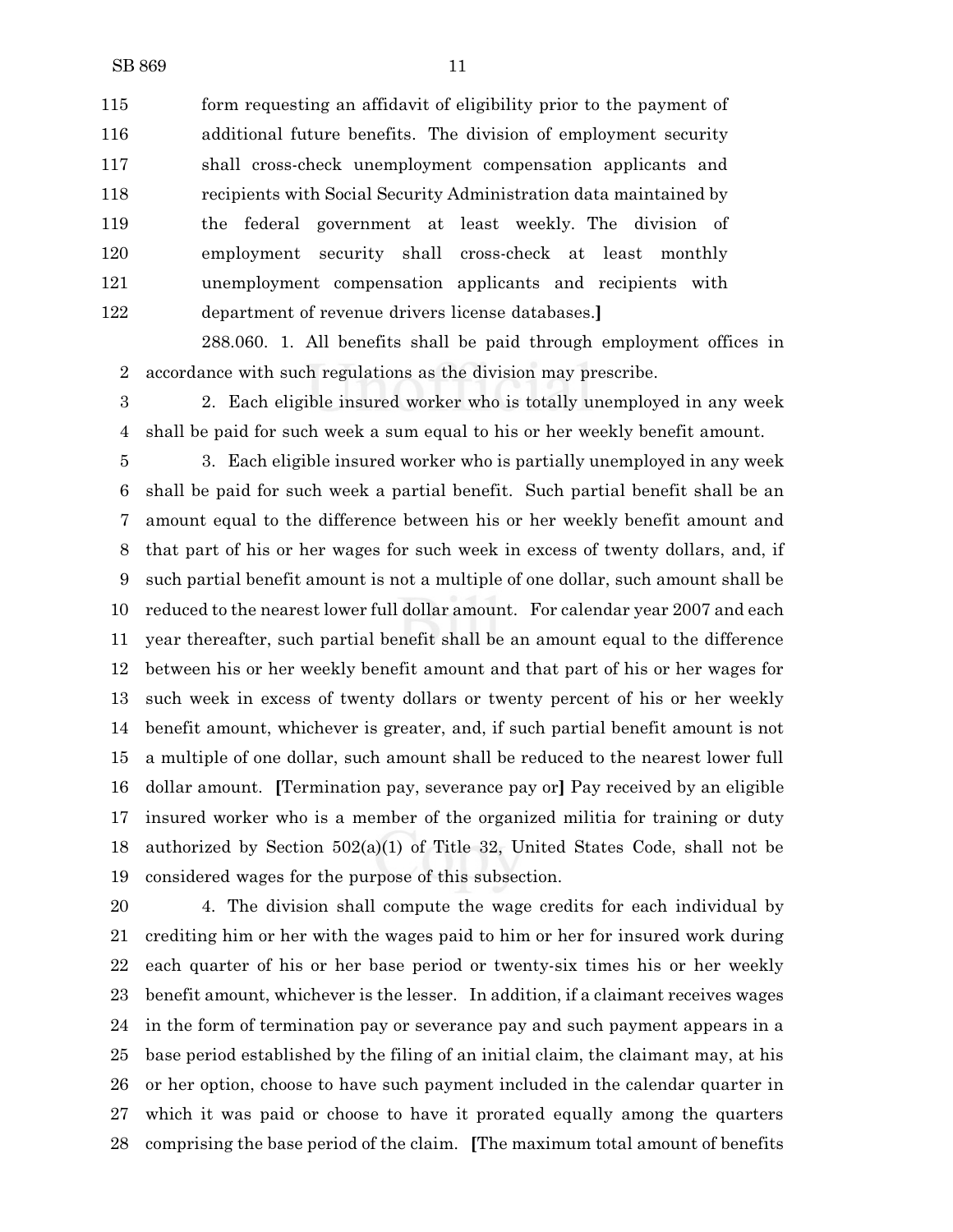payable to any insured worker during any benefit year shall not exceed twenty times his or her weekly benefit amount, or thirty-three and one-third percent of his or her wage credits, whichever is the lesser.**]** For the purpose of this section, wages shall be counted as wage credits for any benefit year, only if such benefit year begins subsequent to the date on which the employing unit by whom such wages were paid has become an employer. The wage credits of an individual earned during the period commencing with the end of a prior base period and ending on the date on which he or she filed an allowed initial claim shall not be available for benefit purposes in a subsequent benefit year unless, in addition thereto, such individual has subsequently earned either wages for insured work in an amount equal to at least five times his or her current weekly benefit amount or wages in an amount equal to at least ten times his or her current weekly benefit amount.

 5. **(1) The duration of benefits payable to any insured worker during any benefit year shall be limited to:**

 **(a) Twenty weeks if the Missouri average unemployment rate is nine percent or higher;**

 **(b) Nineteen weeks if the Missouri average unemployment rate is between eight and one-half percent and nine percent;**

 **(c) Eighteen weeks if the Missouri average unemployment rate is eight percent up to and including eight and one-half percent;**

 **(d) Seventeen weeks if the Missouri average unemployment rate is between seven and one-half percent and eight percent;**

 **(e) Sixteen weeks if the Missouri average unemployment rate is seven percent up to and including seven and one-half percent;**

 **(f) Fifteen weeks if the Missouri average unemployment rate is between six and one-half percent and seven percent;**

 **(g) Fourteen weeks if the Missouri average unemployment rate is six percent up to and including six and one-half percent;**

 **(h) Thirteen weeks if the Missouri average unemployment rate is below six percent;**

 **(2) As used in this subsection, the phrase "Missouri average unemployment rate" means the average of the seasonally adjusted statewide unemployment rates as published by the United States Department of Labor, Bureau of Labor Statistics, for the time periods of January first through March thirty-first and July first through**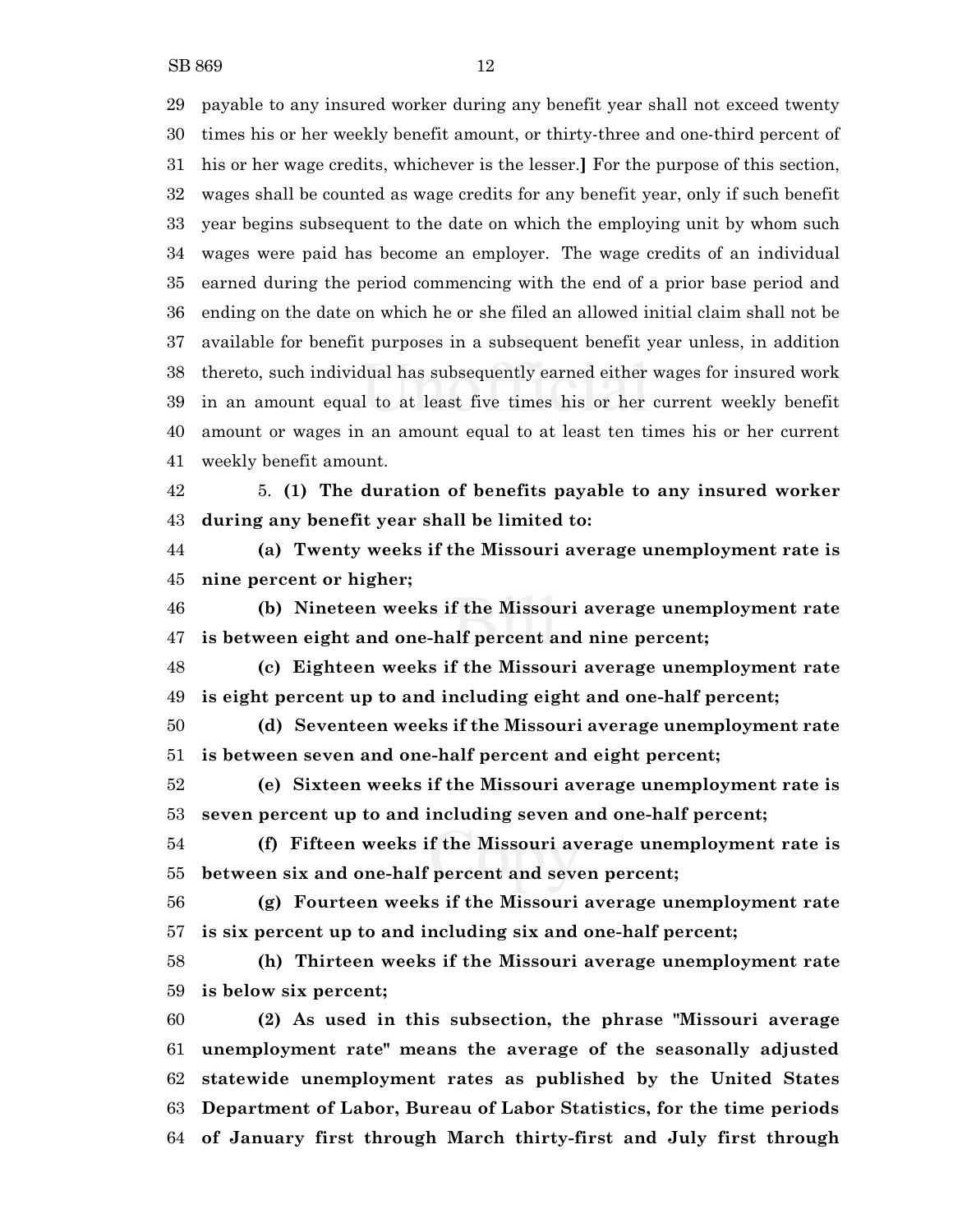**September thirtieth. The average of the seasonally adjusted statewide unemployment rates for the time period of January first through March thirty-first shall be effective on and after July first of each year and shall be effective through December thirty-first. The average of the seasonally adjusted statewide unemployment rates for the time period of July first through September thirtieth shall be effective on and after January first of each year and shall be effective through June thirtieth; and**

 **(3) The provisions of this subsection shall become effective January 1, 2019.**

 **6.** In the event that benefits are due a deceased person and no petition has been filed for the probate of the will or for the administration of the estate of such person within thirty days after his or her death, the division may by regulation provide for the payment of such benefits to such person or persons as the division finds entitled thereto and every such payment shall be a valid payment to the same extent as if made to the legal representatives of the deceased.

 **[**6.**] 7.** The division is authorized to cancel any benefit warrant remaining outstanding and unpaid one year after the date of its issuance and there shall be no liability for the payment of any such benefit warrant thereafter.

 **[**7.**] 8.** The division may establish an electronic funds transfer system to transfer directly to claimants' accounts in financial institutions benefits payable to them pursuant to this chapter. To receive benefits by electronic funds transfer, a claimant shall satisfactorily complete a direct deposit application form authorizing the division to deposit benefit payments into a designated checking or savings account. Any electronic funds transfer system created pursuant to this subsection shall be administered in accordance with regulations prescribed by the division.

 **[**8.**] 9.** The division may issue a benefit warrant covering more than one week of benefits.

 **[**9.**] 10.** Prior to January 1, 2005, the division shall institute procedures including, but not limited to, name, date of birth, and Social Security verification matches for remote claims filing via the use of telephone or the internet in accordance with such regulations as the division shall prescribe. At a minimum, the division shall verify the Social Security number and date of birth when an individual claimant initially files for unemployment insurance benefits. If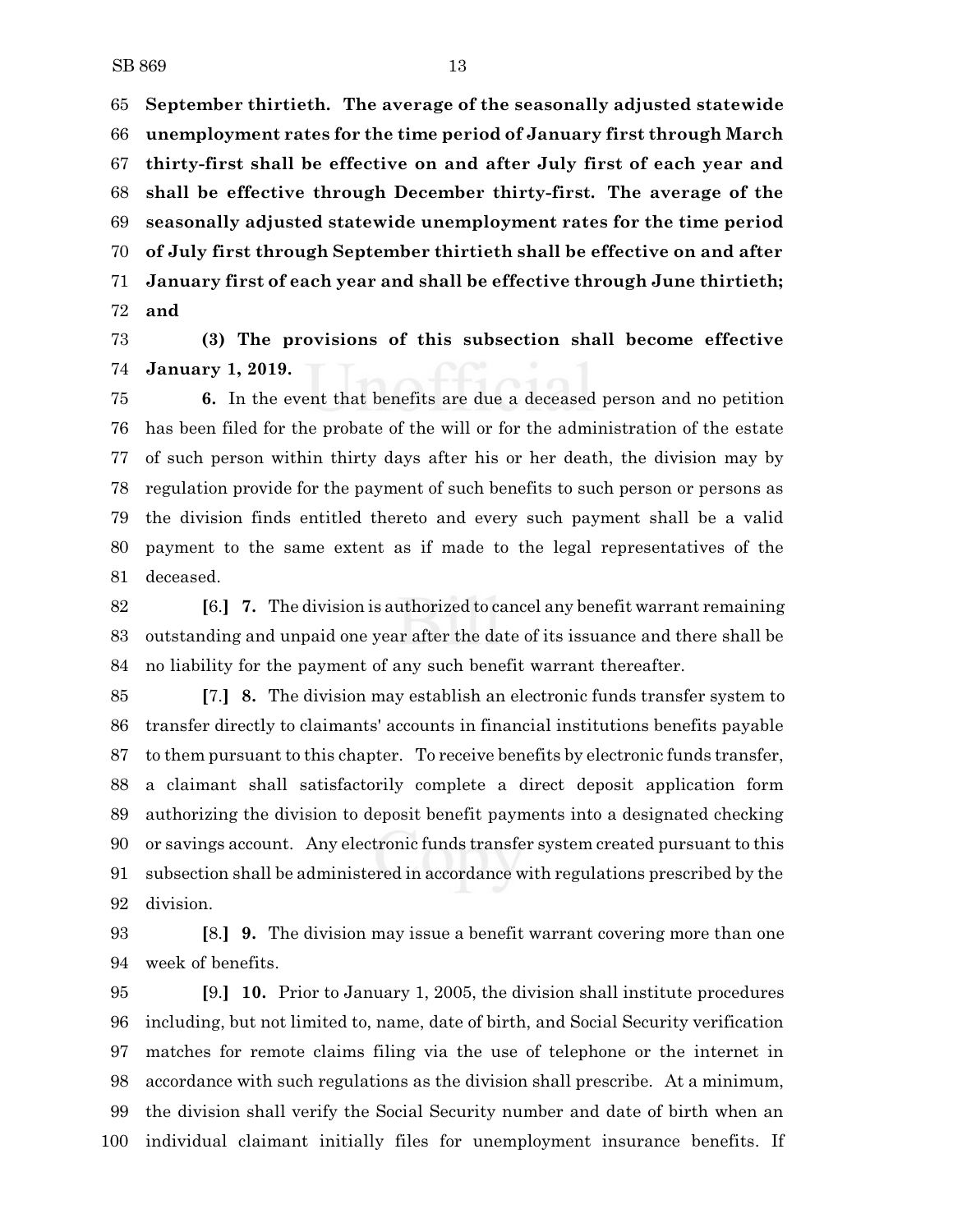verification information does not match what is on file in division databases to what the individual is stating, the division shall require the claimant to submit a division-approved form requesting an affidavit of eligibility prior to the payment of additional future benefits. The division of employment security shall cross-check unemployment compensation applicants and recipients with Social Security Administration data maintained by the federal government at least weekly. The division of employment security shall cross-check at least monthly unemployment compensation applicants and recipients with department of revenue drivers license databases.

**[**288.120. 1. On each June thirtieth, or within a reasonable 2 time thereafter as may be fixed by regulation, the balance of an employer's experience rating account, except an employer participating in a shared work plan under section 288.500, shall determine his contribution rate for the following calendar year as determined by the following table:

 Percentage the Employer's Experience Rating Account is to that Employer's Average Annual Payroll

| $\boldsymbol{9}$ | Equals or        | Less Than        | Contribution |
|------------------|------------------|------------------|--------------|
| $10\,$           | Exceeds          |                  | Rate         |
| $11\,$           |                  | $-12.0$          | $6.0\%$      |
| $12\,$           | $-12.0$          | $-11.0$          | 5.8%         |
| $13\,$           | $-11.0$          | $-10.0$          | 5.6%         |
| $14\,$           | $-10.0$          | $-9.0$           | 5.4%         |
| $15\,$           | $-9.0$           | $-8.0$           | 5.2%         |
| 16               | $-8.0$           | $-7.0$           | 5.0%         |
| $17\,$           | $-7.0$           | $-6.0$           | 4.8%         |
| $18\,$           | $-6.0$           | $\mbox{-}5.0$    | 4.6%         |
| 19               | $-5.0$           | $-4.0$           | 4.4%         |
| $20\,$           | $-4.0$           | $\mbox{-} 3.0$   | 4.2%         |
| 21               | $-3.0\,$         | $-2.0$           | 4.0%         |
| $22\,$           | $-2.0$           | $-1.0$           | $3.8\%$      |
| $\bf 23$         | $-1.0$           | $\boldsymbol{0}$ | $3.6\%$      |
| $\sqrt{24}$      | $\boldsymbol{0}$ | $2.5\,$          | 2.7%         |
| $25\,$           | $2.5\,$          | $\!.5$           | $2.6\%$      |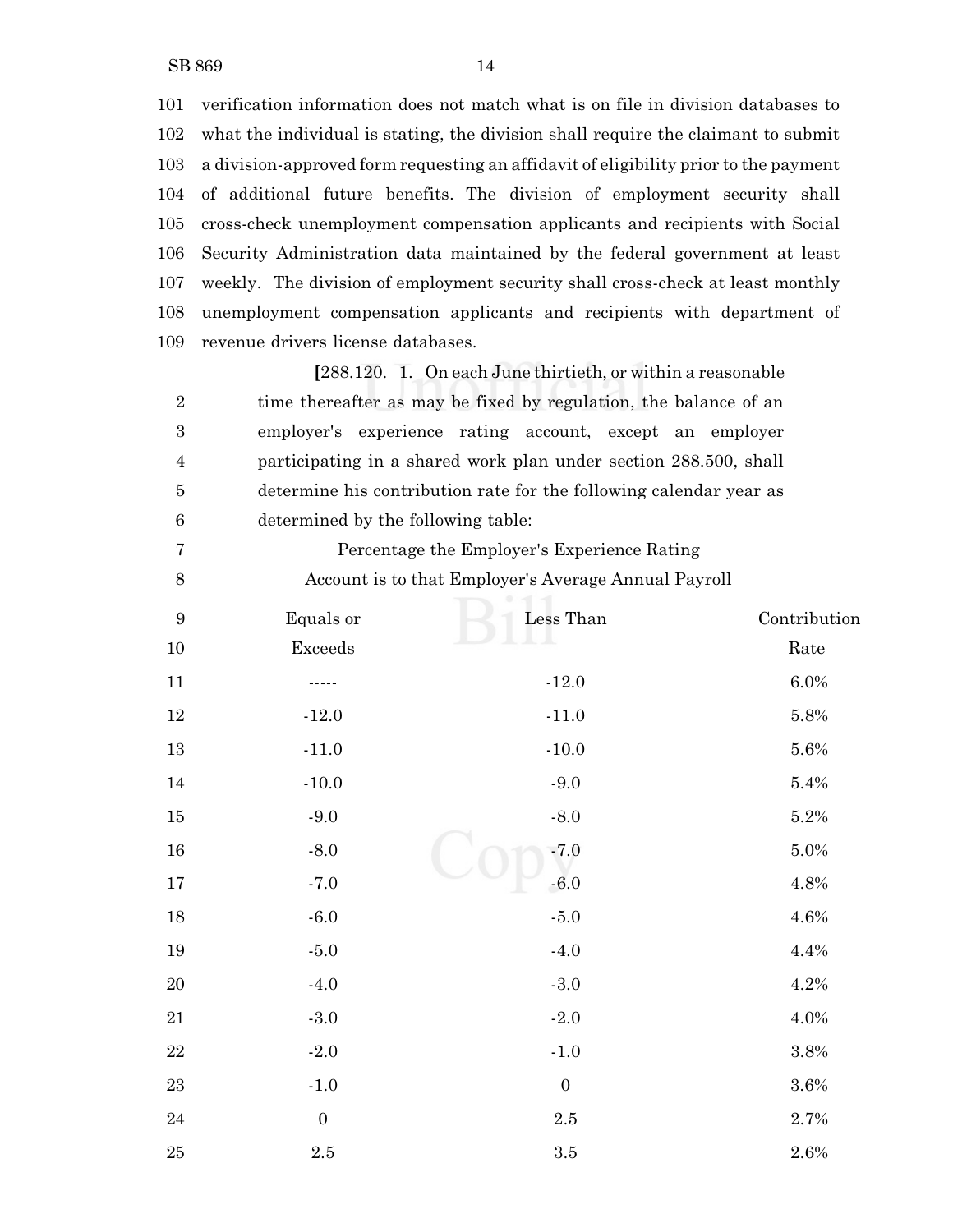| ${\bf 26}$  | $3.5\,$         | $4.5\,$                                                              | 2.5%    |
|-------------|-----------------|----------------------------------------------------------------------|---------|
| $\sqrt{27}$ | $4.5\,$         | $5.0\,$                                                              | $2.4\%$ |
| $\rm 28$    | $5.0\,$         | $5.5\,$                                                              | $2.3\%$ |
| $\rm 29$    | $5.5\,$         | $6.0\,$                                                              | $2.2\%$ |
| $30\,$      | $6.0\,$         | $6.5\,$                                                              | 2.1%    |
| $31\,$      | 6.5             | 7.0                                                                  | 2.0%    |
| $32\,$      | $7.0\,$         | $7.5\,$                                                              | 1.9%    |
| $33\,$      | $7.5\,$         | 8.0                                                                  | 1.8%    |
| $34\,$      | $\!\!\!\!\!8.0$ | 8.5                                                                  | 1.7%    |
| $35\,$      | $\!\!\!\!\!8.5$ | 9.0                                                                  | 1.6%    |
| $36\,$      | $9.0\,$         | $\ \, 9.5$                                                           | 1.5%    |
| $37\,$      | $\ \, 9.5$      | $10.0\,$                                                             | 1.4%    |
| $38\,$      | $10.0\,$        | $10.5\,$                                                             | 1.3%    |
| $39\,$      | $10.5\,$        | $11.0\,$                                                             | 1.2%    |
| $40\,$      | 11.0            | 11.5                                                                 | 1.1%    |
| $41\,$      | 11.5            | 12.0                                                                 | 1.0%    |
| $42\,$      | 12.0            | $12.5\,$                                                             | $0.9\%$ |
| 43          | 12.5            | 13.0                                                                 | $0.8\%$ |
| $\rm 44$    | 13.0            | $13.5\,$                                                             | 0.6%    |
| $\rm 45$    | 13.5            | 14.0                                                                 | $0.4\%$ |
| $\sqrt{46}$ | 14.0            | 14.5                                                                 | $0.3\%$ |
| 47          | 14.5            | 15.0                                                                 | 0.2%    |
| 48          | 15.0            |                                                                      | $0.0\%$ |
| 49          |                 | 2. Using the same mathematical principles used in                    |         |
| 50          |                 | constructing the table provided in subsection 1 of this section, the |         |

 constructing the table provided in subsection 1 of this section, the section following table has been constructed. The contribution rate for the following calendar year of any employer participating in a shared work plan under section 288.500 during the current calendar year or any calendar year during a prior three-year period shall be determined from the balance in such employer's experience rating account as of the previous June thirtieth, or within a reasonable time thereafter as may be fixed by regulation, from the following table: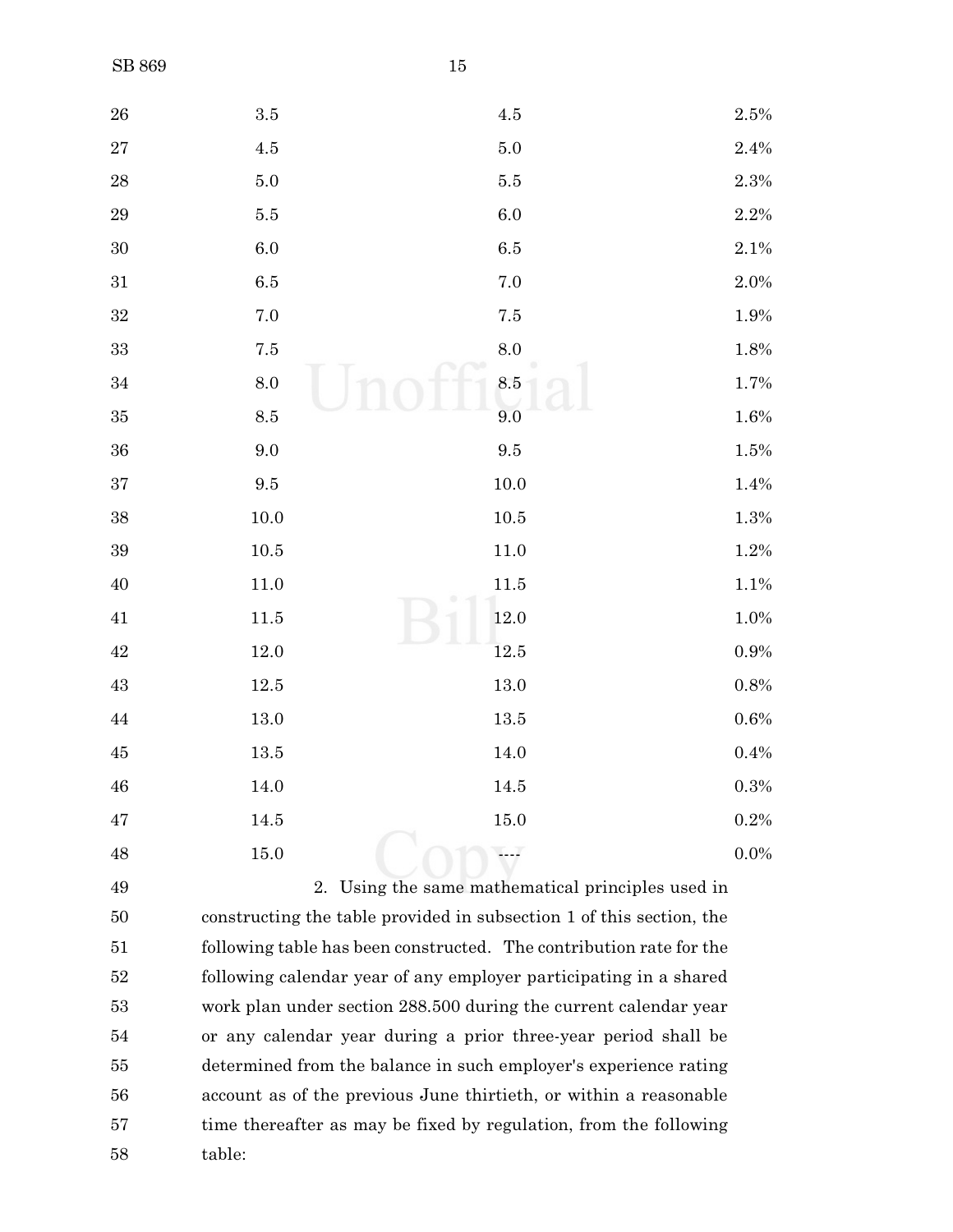| $16\,$ |
|--------|
|        |

| ×  | - 1<br>٠ |
|----|----------|
|    |          |
| n, |          |

## Percentage the Employer's Experience Rating

## Account is to that Employer's Average Annual Payroll

| $61\,$ | Equals or | Less Than | Contribution |
|--------|-----------|-----------|--------------|
| $62\,$ | Exceeds   |           | Rate         |
| 63     |           | $-27.0$   | $9.0\%$      |
| 64     | $-27.0$   | $-26.0$   | $8.8\%$      |
| 65     | $-26.0$   | $-25.0$   | 8.6%         |
| 66     | $-25.0$   | $-24.0$   | 8.4%         |
| 67     | $-24.0$   | $-23.0$   | 8.2%         |
| 68     | $-23.0$   | $-22.0$   | $8.0\%$      |
| 69     | $-22.0$   | $-21.0$   | 7.8%         |
| 70     | $-21.0$   | $-20.0$   | 7.6%         |
| $71\,$ | $-20.0$   | $-19.0$   | 7.4%         |
| $72\,$ | $-19.0$   | $-18.0$   | 7.2%         |
| $73\,$ | $-18.0$   | $-17.0$   | 7.0%         |
| 74     | $-17.0$   | $-16.0$   | 6.8%         |
| 75     | $-16.0$   | $-15.0$   | 6.6%         |
| 76     | $-15.0$   | $-14.0$   | 6.4%         |
| 77     | $-14.0$   | $-13.0$   | 6.2%         |
| $78\,$ | $-13.0$   | $-12.0$   | 6.0%         |
| 79     | $-12.0$   | $-11.0$   | 5.8%         |
| 80     | $-11.0$   | $-10.0$   | 5.6%         |
| $81\,$ | $-10.0$   | $-9.0$    | 5.4%         |
| $82\,$ | $-9.0$    | $-8.0$    | 5.2%         |
| 83     | $-8.0$    | $-7.0$    | $5.0\%$      |
| 84     | $-7.0$    | $-6.0$    | 4.8%         |
| 85     | $-6.0$    | $-5.0$    | 4.6%         |
| 86     | $-5.0$    | $-4.0$    | 4.4%         |
| 87     | $-4.0$    | $-3.0$    | 4.2%         |
| 88     | $-3.0$    | $-2.0$    | 4.0%         |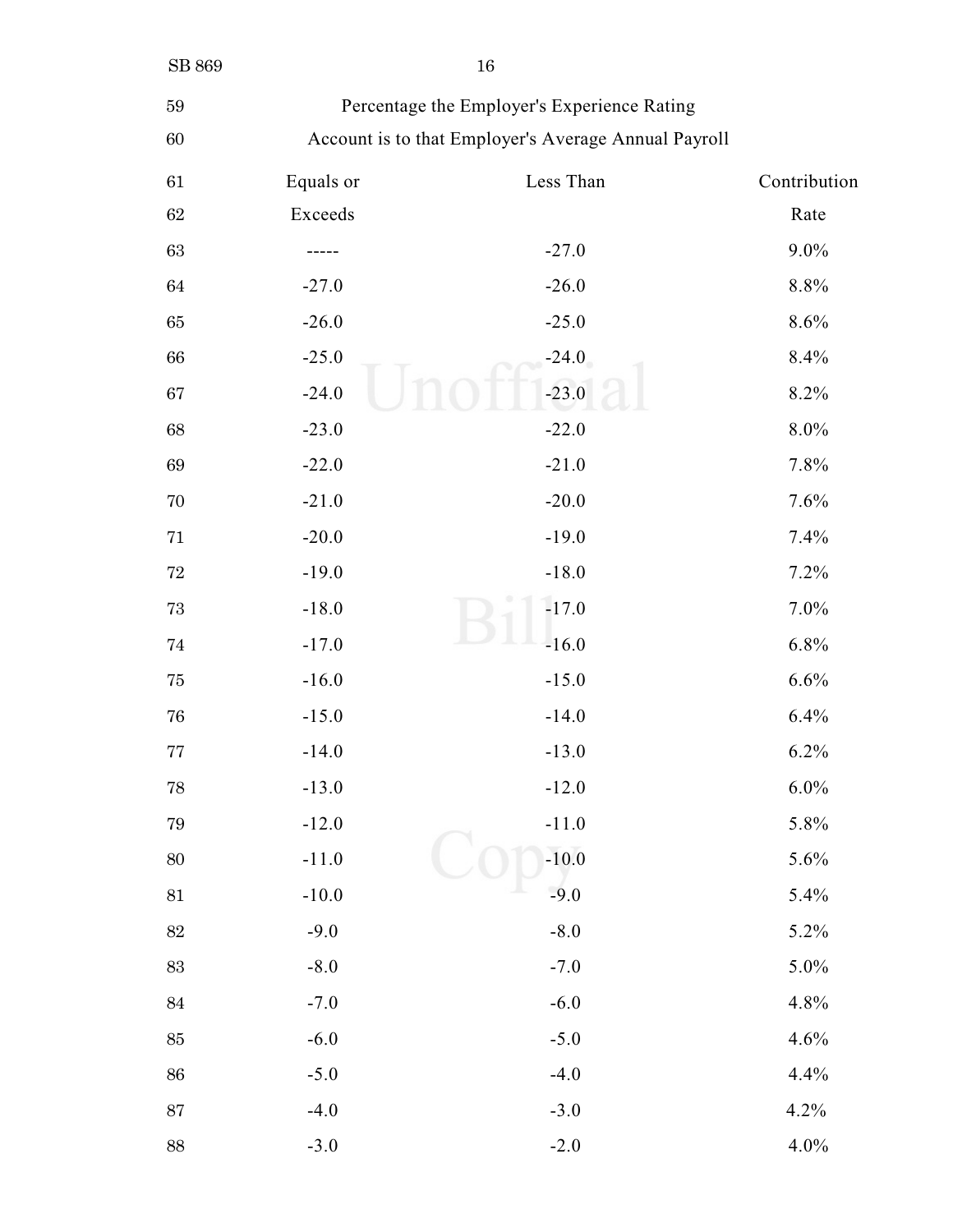| $89\,$            | $-2.0$             | $-1.0$                                                          | $3.8\%$ |
|-------------------|--------------------|-----------------------------------------------------------------|---------|
| $90\,$            | $-1.0$             | $\boldsymbol{0}$                                                | 3.6%    |
| $\boldsymbol{91}$ | $\boldsymbol{0}$   | 2.5                                                             | 2.7%    |
| $\boldsymbol{92}$ | $2.5$              | $3.5$                                                           | 2.6%    |
| $\boldsymbol{93}$ | 3.5                | 4.5                                                             | 2.5%    |
| 94                | 4.5                | 5.0                                                             | 2.4%    |
| $\rm 95$          | $5.0\,$            | 5.5                                                             | 2.3%    |
| $96\,$            | 5.5                | 6.0                                                             | 2.2%    |
| $\rm 97$          | $6.0\,$            | 6.5                                                             | 2.1%    |
| $98\,$            | 6.5                | $7.0\,$                                                         | 2.0%    |
| 99                | 7.0                | 7.5                                                             | 1.9%    |
| 100               | $7.5$              | $\boldsymbol{8.0}$                                              | 1.8%    |
| $101\,$           | $\boldsymbol{8.0}$ | 8.5                                                             | 1.7%    |
| $102\,$           | 8.5                | 9.0                                                             | 1.6%    |
| 103               | 9.0                | 9.5                                                             | 1.5%    |
| 104               | 9.5                | 10.0                                                            | 1.4%    |
| $105\,$           | 10.0               | 10.5                                                            | 1.3%    |
| $106\,$           | 10.5               | 11.0                                                            | 1.2%    |
| 107               | 11.0               | 11.5                                                            | $1.1\%$ |
| 108               | 11.5               | 12.0                                                            | $1.0\%$ |
| 109               | 12.0               | 12.5                                                            | 0.9%    |
| 110               | 12.5               | 13.0                                                            | 0.8%    |
| 111               | 13.0               | 13.5                                                            | 0.6%    |
| 112               | 13.5               | 14.0                                                            | 0.4%    |
| 113               | 14.0               | 14.5                                                            | 0.3%    |
| 114               | 14.5               | 15.0                                                            | 0.2%    |
| 115               | 15.0               |                                                                 | $0.0\%$ |
| 116               |                    | 3. Notwithstanding the provisions of subsection 2 of section    |         |
| 117               |                    | 288.090, any employer participating in a shared work plan under |         |

section 288.500 who has not had at least twelve calendar months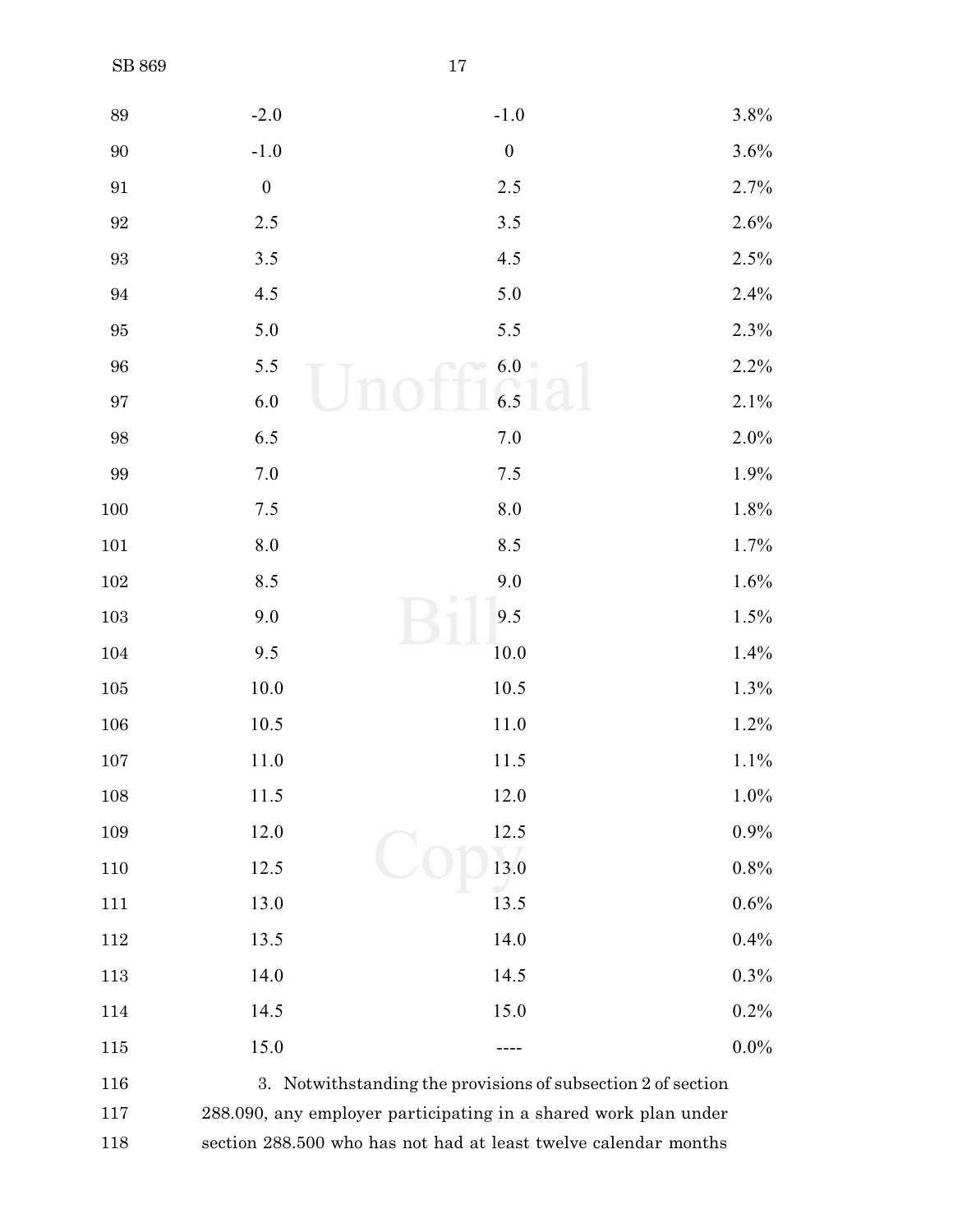immediately preceding the calculation date throughout which his account could have been charged with benefits shall have a contribution rate equal to the highest contribution rate in the table in subsection 2 of this section, until such time as his account has been chargeable with benefits for the period of time sufficient to enable him to qualify for a computed rate on the same basis as other employers participating in shared work plans.

 4. Employers who have been taxed at the maximum rate pursuant to this section for two consecutive years shall have a surcharge of one-quarter percent added to their contribution rate calculated pursuant to this section. In the event that an employer remains at the maximum rate pursuant to this section for a third or subsequent year, an additional surcharge of one-quarter percent shall be annually assessed, but in no case shall the surcharge authorized in this subsection cumulatively exceed one percent. Additionally, if an employer continues to remain at the maximum rate pursuant to this section an additional surcharge of one-half percent shall be assessed. In no case shall the total surcharge assessed to any employer exceed one and one-half percent in any given year.

139 5. For a period of sixty days beginning October 16, 2015, an employer who reasonably believes that he or she has been assigned an erroneous experience rating as a result of the purchase of a company shall have the right to file a timely appeal for recovery of overpayments for the last five years due to such erroneous assignment.**]**

288.120. 1. On each June thirtieth, or within a reasonable time thereafter as may be fixed by regulation, the balance of an employer's experience rating account, except an employer participating in a shared work plan under section 288.500, shall determine his contribution rate for the following calendar year as determined by the following table:

 Percentage the Employer's Experience Rating Account is to that Employer's Average Annual Payroll Equals or Exceeds Less Than Contribution Rate  $\ldots$   $-12.0$  6.0%  $-12.0$   $-11.0$   $5.8\%$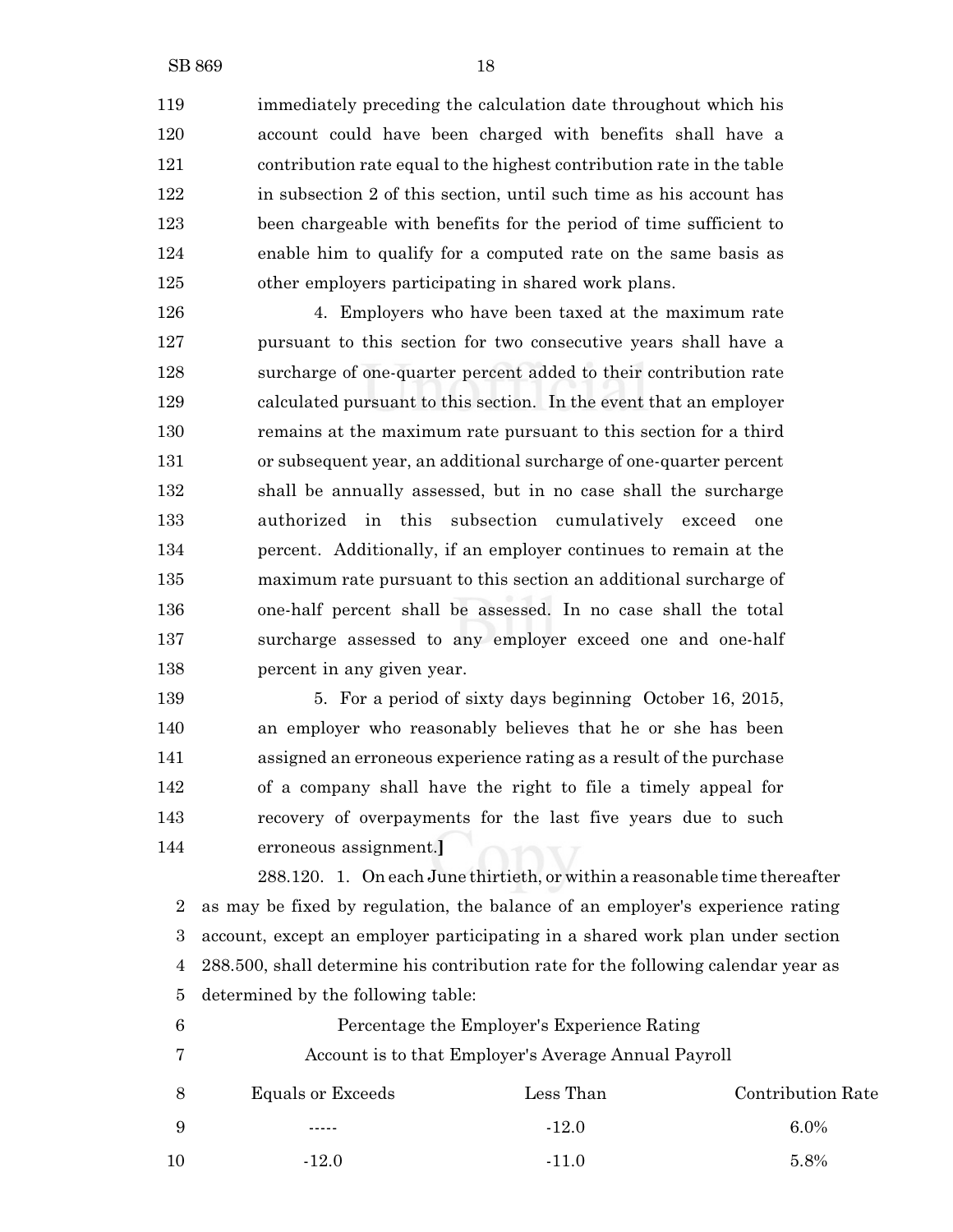| $11\,$      | $-11.0$          | $\mbox{-}10.0$   | $5.6\%$ |
|-------------|------------------|------------------|---------|
| $12\,$      | $-10.0$          | $-9.0$           | $5.4\%$ |
| $13\,$      | $-9.0$           | $-8.0$           | $5.2\%$ |
| 14          | $-8.0$           | $-7.0$           | 5.0%    |
| $15\,$      | $-7.0$           | $-6.0$           | 4.8%    |
| 16          | $-6.0$           | $\mbox{-}5.0$    | $4.6\%$ |
| $17\,$      | $-5.0$           | $-4.0$           | $4.4\%$ |
| $18\,$      | $-4.0$           | $\mbox{-}3.0$    | $4.2\%$ |
| $19\,$      | $\mbox{-}3.0$    | $-2.0$           | $4.0\%$ |
| $20\,$      | $\mbox{-}2.0$    | $-1.0$           | $3.8\%$ |
| $21\,$      | $\text{-}1.0$    | $\boldsymbol{0}$ | 3.6%    |
| $22\,$      | $\boldsymbol{0}$ | $2.5\,$          | 2.7%    |
| $23\,$      | $2.5\,$          | $\!.5$           | 2.6%    |
| $\sqrt{24}$ | $3.5\,$          | $4.5\,$          | 2.5%    |
| $25\,$      | $4.5\,$          | $5.0\,$          | $2.4\%$ |
| ${\bf 26}$  | $5.0\,$          | $5.5\,$          | $2.3\%$ |
| $\sqrt{27}$ | $5.5\,$          | $6.0\,$          | $2.2\%$ |
| ${\bf 28}$  | $6.0\,$          | $6.5\,$          | 2.1%    |
| $\rm 29$    | $6.5\,$          | $7.0\,$          | $2.0\%$ |
| $30\,$      | $7.0\,$          | $7.5\,$          | 1.9%    |
| $31\,$      | $7.5\,$          | $\!\!\!\!\!8.0$  | $1.8\%$ |
| $32\,$      | $\!\!\!\!\!8.0$  | $\!\!\!\!\!8.5$  | $1.7\%$ |
| $33\,$      | $\!\!\!\!\!8.5$  | $\,9.0$          | 1.6%    |
| $34\,$      | $9.0\,$          | 9.5              | 1.5%    |
| $35\,$      | $\ \, 9.5$       | $10.0\,$         | $1.4\%$ |
| $36\,$      | $10.0\,$         | $10.5\,$         | $1.3\%$ |
| $37\,$      | $10.5\,$         | $11.0\,$         | $1.2\%$ |
| 38          | $11.0\,$         | $11.5\,$         | $1.1\%$ |
| $39\,$      | $11.5\,$         | 12.0             | 1.0%    |
| $40\,$      | $12.0\,$         | $12.5\,$         | $0.9\%$ |
| $41\,$      | $12.5\,$         | 13.0             | $0.8\%$ |
| $42\,$      | $13.0\,$         | $13.5\,$         | $0.6\%$ |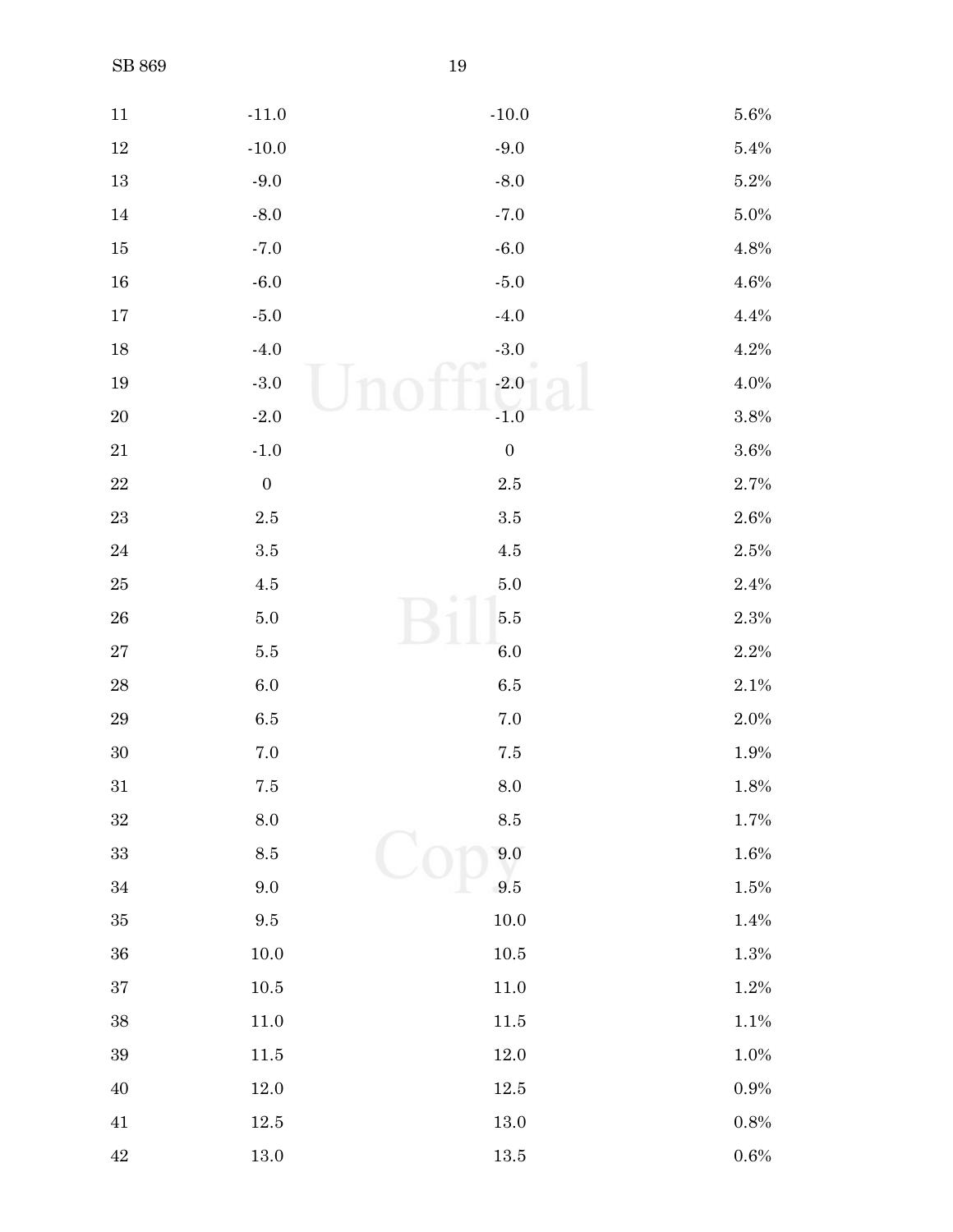| 20 |
|----|
|    |

| 43 | 13.5 | 14.0 | 0.4%    |
|----|------|------|---------|
| 44 | 14.0 | 14.5 | 0.3%    |
| 45 | 14.5 | 15.0 | 0.2%    |
| 46 | 15.0 | ---- | $0.0\%$ |
|    |      |      |         |

 2. Using the same mathematical principles used in constructing the table provided in subsection 1 of this section, the following table has been constructed. The contribution rate for the following calendar year of any employer participating in a shared work plan under section 288.500 during the current calendar year or any calendar year during a prior three-year period shall be determined from the balance in such employer's experience rating account as of the previous June thirtieth, or within a reasonable time thereafter as may be fixed by regulation, from the following table:

| 55 | Percentage the Employer's Experience Rating |
|----|---------------------------------------------|
|    |                                             |

Account is to that Employer's Average Annual Payroll

| $57\,$ | <b>Equals or Exceeds</b> | Less Than | <b>Contribution Rate</b> |
|--------|--------------------------|-----------|--------------------------|
| $58\,$ |                          | $-27.0$   | $9.0\%$                  |
| $59\,$ | $-27.0$                  | $-26.0$   | $8.8\%$                  |
| $60\,$ | $-26.0$                  | $-25.0$   | $8.6\%$                  |
| 61     | $-25.0$                  | $-24.0$   | 8.4%                     |
| $62\,$ | $-24.0$                  | $-23.0$   | 8.2%                     |
| 63     | $-23.0$                  | $-22.0$   | $8.0\%$                  |
| $64\,$ | $-22.0$                  | $-21.0$   | 7.8%                     |
| $65\,$ | $-21.0$                  | $-20.0$   | 7.6%                     |
| $66\,$ | $-20.0$                  | $-19.0$   | 7.4%                     |
| $67\,$ | $-19.0$                  | $-18.0$   | 7.2%                     |
| $68\,$ | $-18.0$                  | $-17.0$   | 7.0%                     |
| 69     | $-17.0$                  | $-16.0$   | 6.8%                     |
| $70\,$ | $-16.0$                  | $-15.0$   | 6.6%                     |
| $71\,$ | $-15.0$                  | $-14.0$   | 6.4%                     |
| $72\,$ | $-14.0$                  | $-13.0$   | 6.2%                     |
| 73     | $-13.0$                  | $-12.0$   | 6.0%                     |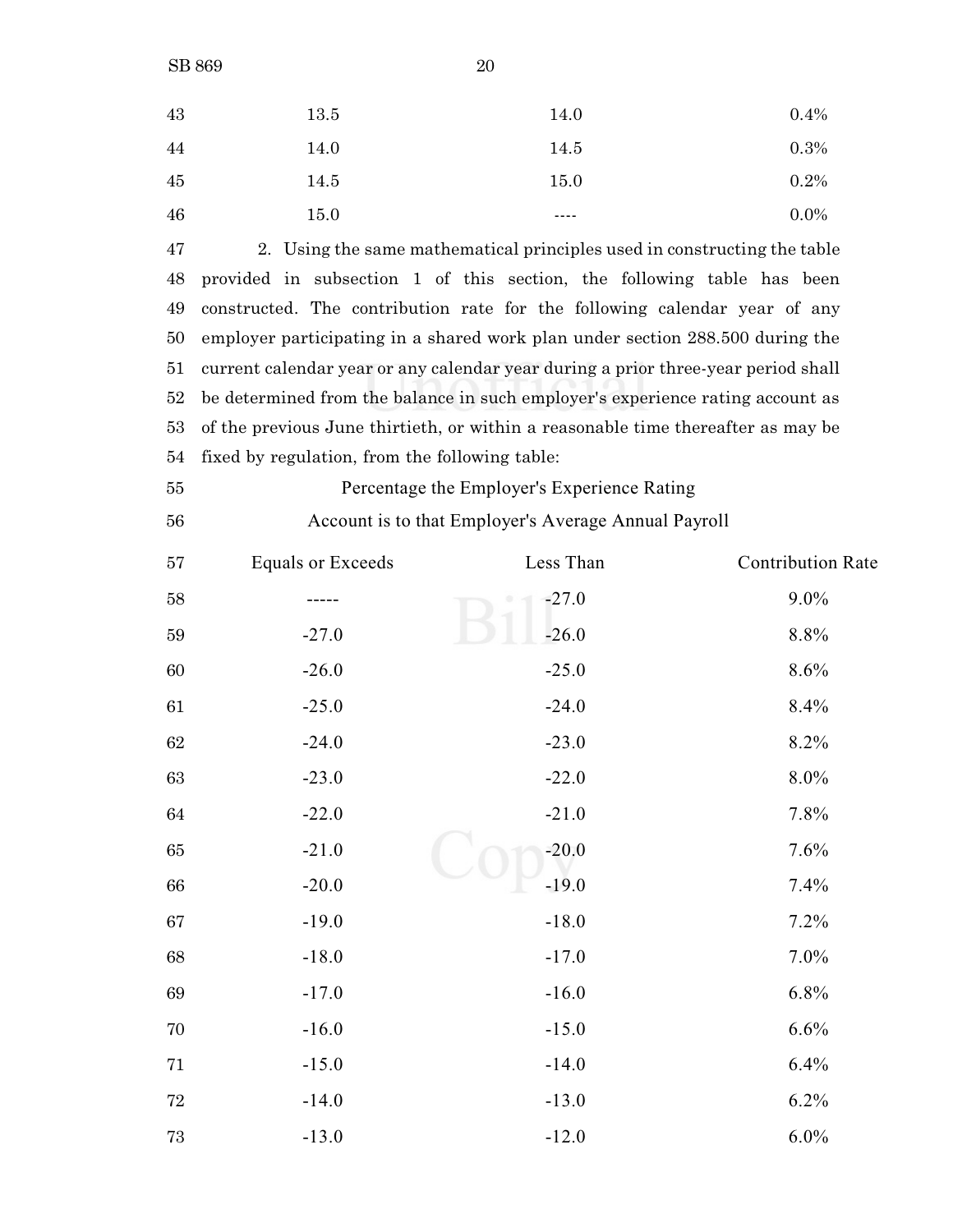| $74\,$            | $-12.0$            | $-11.0$                   | 5.8%    |
|-------------------|--------------------|---------------------------|---------|
| $75\,$            | $-11.0$            | $-10.0$                   | 5.6%    |
| ${\bf 76}$        | $-10.0$            | $-9.0$                    | 5.4%    |
| $77\,$            | $-9.0$             | $-8.0$                    | 5.2%    |
| $78\,$            | $-8.0$             | $-7.0$                    | 5.0%    |
| $\rm 79$          | $-7.0$             | $-6.0$                    | 4.8%    |
| $80\,$            | $-6.0$             | $-5.0$                    | 4.6%    |
| $81\,$            | $-5.0$             | $-4.0$                    | 4.4%    |
| $82\,$            | $-4.0$             | $-3.0$                    | 4.2%    |
| $83\,$            | $-3.0$             | $-2.0$                    | 4.0%    |
| $84\,$            | $-2.0$             | $\mbox{-} 1.0$            | 3.8%    |
| $85\,$            | $-1.0$             | $\boldsymbol{0}$          | 3.6%    |
| $86\,$            | $\boldsymbol{0}$   | $2.5\,$                   | 2.7%    |
| $87\,$            | 2.5                | $3.5$                     | 2.6%    |
| $88\,$            | $3.5$              | 4.5                       | 2.5%    |
| $89\,$            | 4.5                | 5.0                       | 2.4%    |
| $90\,$            | 5.0                | 5.5                       | 2.3%    |
| $\boldsymbol{91}$ | 5.5                | 6.0                       | 2.2%    |
| $92\,$            | 6.0                | 6.5                       | 2.1%    |
| $93\,$            | 6.5                | 7.0                       | 2.0%    |
| $\rm 94$          | $7.0\,$            | $7.5\,$                   | 1.9%    |
| $\rm 95$          | $7.5$              | $\overline{\textbf{8.0}}$ | 1.8%    |
| $96\,$            | $\boldsymbol{8.0}$ | 8.5                       | 1.7%    |
| $\rm 97$          | 8.5                | 9.0                       | 1.6%    |
| $98\,$            | $9.0\,$            | 9.5                       | 1.5%    |
| $99\,$            | 9.5                | $10.0\,$                  | 1.4%    |
| $100\,$           | $10.0\,$           | $10.5$                    | 1.3%    |
| $101\,$           | $10.5\,$           | $11.0\,$                  | 1.2%    |
| $102\,$           | 11.0               | 11.5                      | 1.1%    |
| $103\,$           | $11.5\,$           | $12.0\,$                  | $1.0\%$ |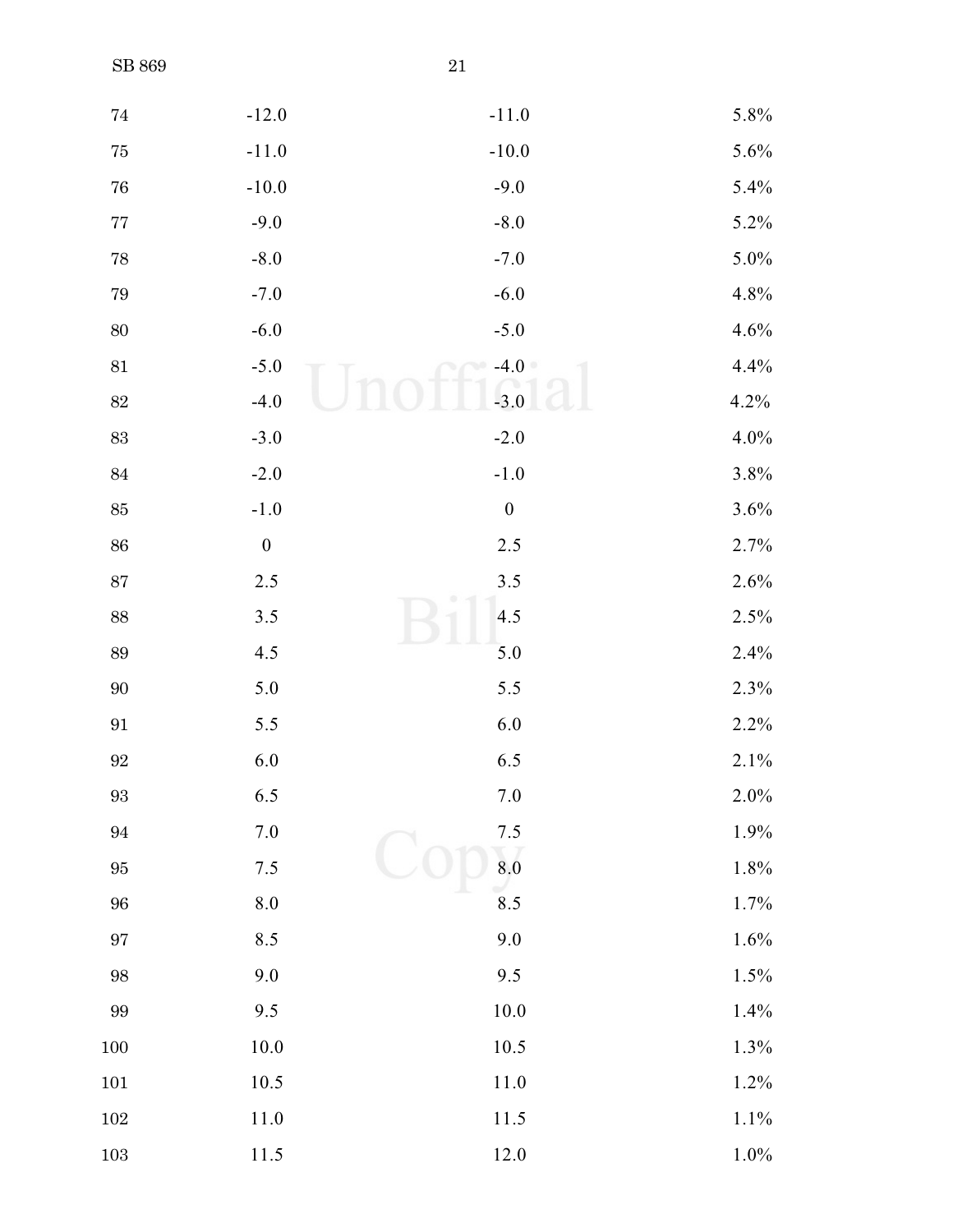| 104 | 12.0 | 12.5 | 0.9%    |
|-----|------|------|---------|
| 105 | 12.5 | 13.0 | 0.8%    |
| 106 | 13.0 | 13.5 | 0.6%    |
| 107 | 13.5 | 14.0 | 0.4%    |
| 108 | 14.0 | 14.5 | 0.3%    |
| 109 | 14.5 | 15.0 | 0.2%    |
| 110 | 15.0 |      | $0.0\%$ |

 3. Notwithstanding the provisions of subsection 2 of section 288.090, any employer participating in a shared work plan under section 288.500 who has not had at least twelve calendar months immediately preceding the calculation date throughout which his account could have been charged with benefits shall have a contribution rate equal to the highest contribution rate in the table in subsection 2 of this section, until such time as his account has been chargeable with benefits for the period of time sufficient to enable him to qualify for a computed rate on the same basis as other employers participating in shared work plans.

 4. Employers who have been taxed at the maximum rate pursuant to this section for two consecutive years shall have a surcharge of one-quarter percent added to their contribution rate calculated pursuant to this section. In the event that an employer remains at the maximum rate pursuant to this section for a third or subsequent year, an additional surcharge of one-quarter percent shall be annually assessed, but in no case shall the surcharge authorized in this subsection cumulatively exceed one percent. Additionally, if an employer continues to remain at the maximum rate pursuant to this section an additional surcharge of one-half percent shall be assessed. In no case shall the total surcharge assessed to any employer exceed one and one-half percent in any given year.

 **5. For a period of sixty days beginning with the effective date of this act, an employer who reasonably believes that he or she has been assigned an erroneous experience rating as a result of the purchase of a company shall have the right to file a timely appeal for recovery of overpayments for the last five years due to such erroneous assignment.**

**[**288.122. On October first of each calendar year, if the average balance, less any federal advances, of the unemployment

SB 869 22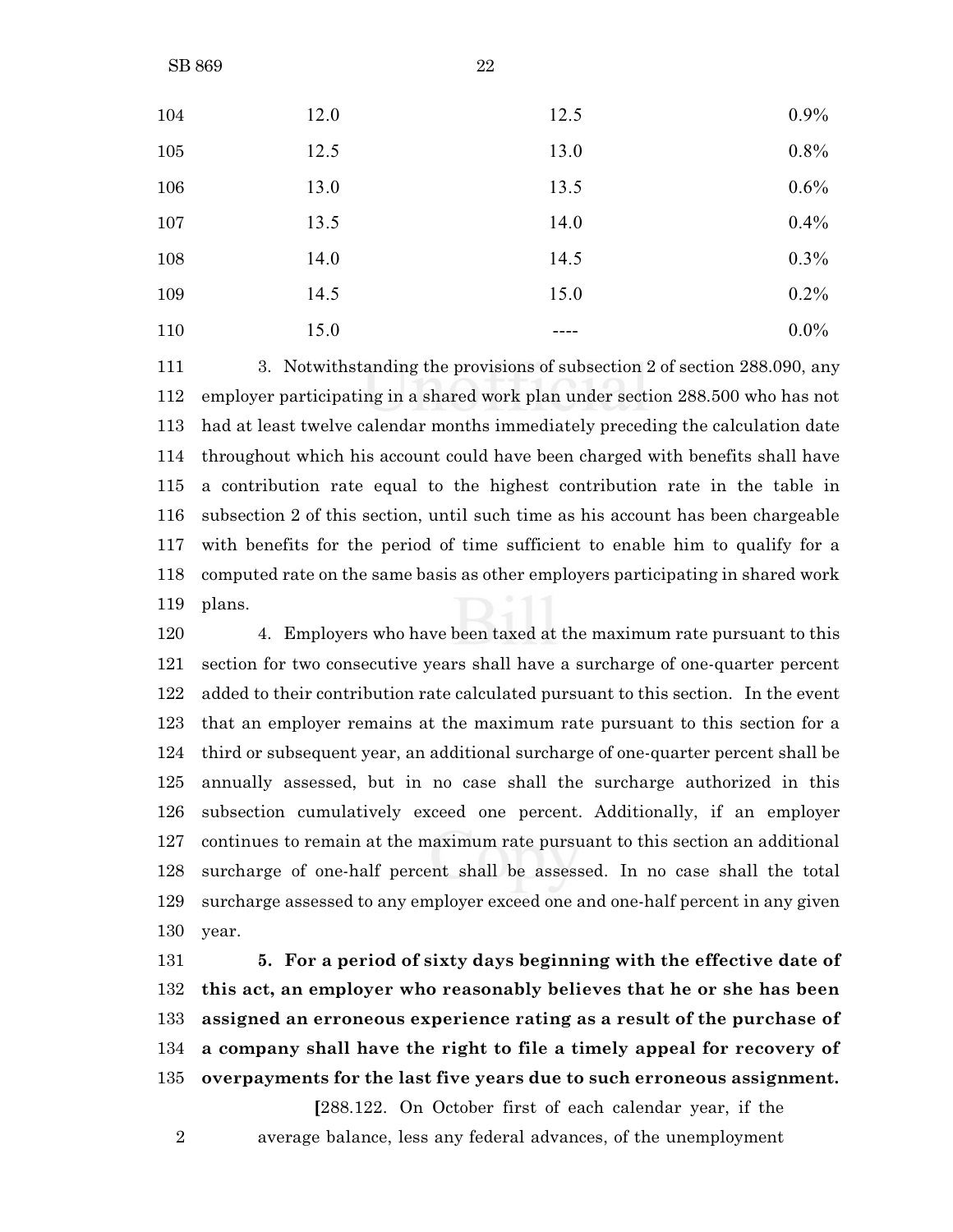| $\boldsymbol{3}$ | compensation trust fund of the four preceding quarters (September              |  |  |  |
|------------------|--------------------------------------------------------------------------------|--|--|--|
| 4                | thirtieth, June thirtieth, March thirty-first and December                     |  |  |  |
| 5                | thirty-first of the preceding calendar year) is more than seven                |  |  |  |
| 6                | hundred twenty million dollars, then each employer's contribution              |  |  |  |
| 7                | rate calculated for the four calendar quarters of the succeeding               |  |  |  |
| 8                | calendar year shall be decreased by the percentage determined                  |  |  |  |
| 9                | from the following table:                                                      |  |  |  |
| 10               | Balance in Trust Fund                                                          |  |  |  |
| 11               | Percentage                                                                     |  |  |  |
| 12               | More Than<br>Equal to or Less Than<br>of Decrease                              |  |  |  |
| 13               | \$720,000,000<br>\$870,000,000<br>7%                                           |  |  |  |
| 14               | \$870,000,000<br>12%.                                                          |  |  |  |
| 15               | Notwithstanding the table in this section, if the balance in the               |  |  |  |
| 16               | unemployment insurance compensation trust fund as calculated in                |  |  |  |
| 17               | this section is more than eight hundred seventy million dollars, the           |  |  |  |
| 18               | percentage of decrease of the employer's contribution rate                     |  |  |  |
| 19               | calculated for the four calendar quarters of the succeeding calendar           |  |  |  |
| 20               | year shall be no greater than ten percent for any employer whose               |  |  |  |
| 21               | calculated contribution rate under section 288.120 is six percent or           |  |  |  |
| 22               | greater.                                                                       |  |  |  |
|                  | 288.122. On October first of each calendar year, if the average balance,       |  |  |  |
| $\overline{2}$   | less any federal advances, of the unemployment compensation trust fund of the  |  |  |  |
|                  | four preceding quarters (Contembor thirtigth June thirtigth March thirty first |  |  |  |

 four preceding quarters (September thirtieth, June thirtieth, March thirty-first and December thirty-first of the preceding calendar year) is more than **[**six**] seven** hundred **twenty** million dollars, then each employer's contribution rate calculated for the four calendar quarters of the succeeding calendar year shall be decreased by the percentage determined from the following table:

 Percentage More Than Equal to or Less Than of Decrease **[**\$600,000,000**] \$720,000,000 [**\$750,000,000**] \$870,000,000** 7% **[**\$750,000,000**] \$870,000,000** 12%.

Balance in Trust Fund

 Notwithstanding the table in this section, if the balance in the unemployment insurance compensation trust fund as calculated in this section is more than **[**seven**] eight** hundred **[**fifty**] seventy** million dollars, the percentage of decrease of the employer's contribution rate calculated for the four calendar quarters of the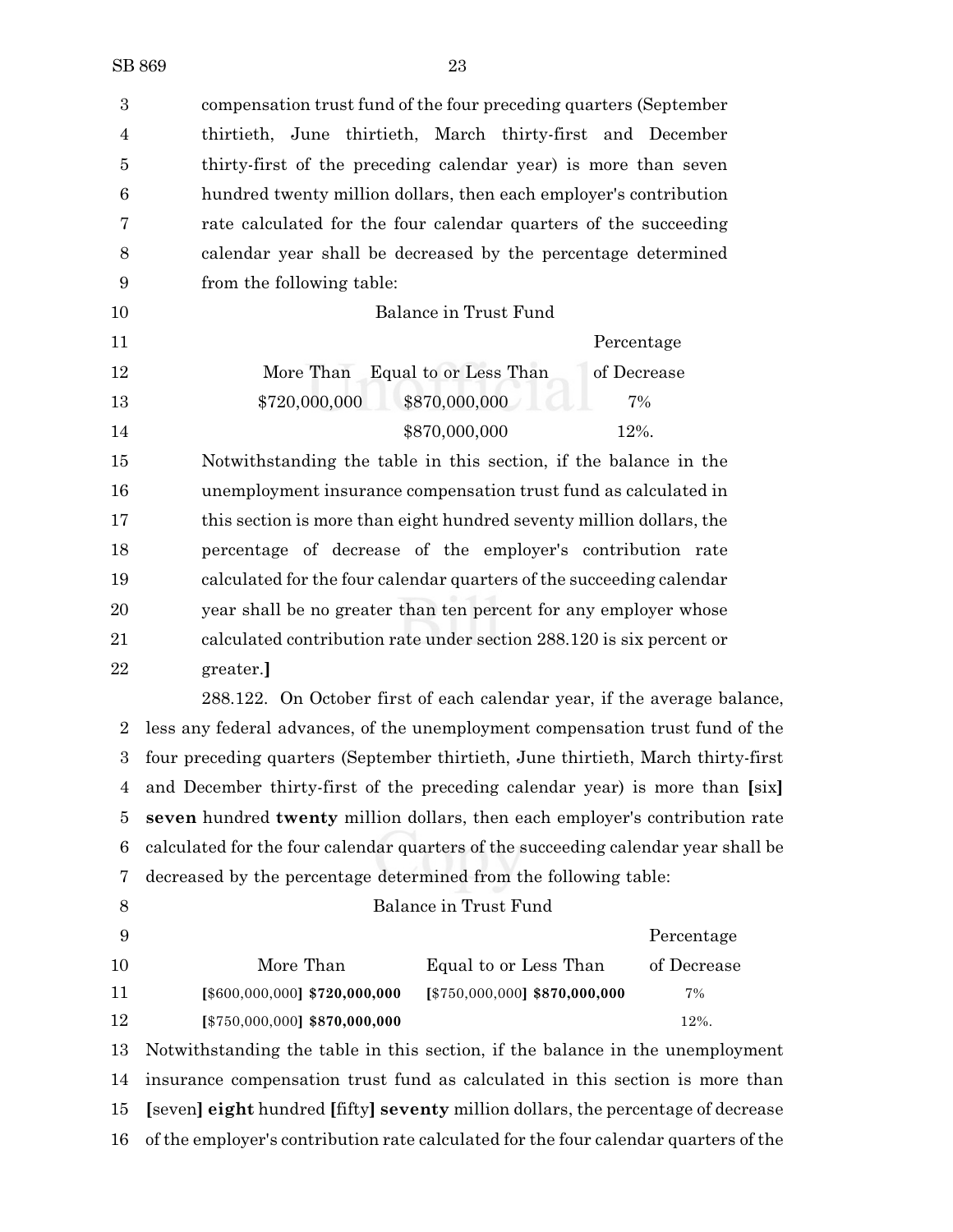succeeding calendar year shall be no greater than ten percent for any employer whose calculated contribution rate under section 288.120 is six percent or greater.

**[**288.330. 1. Benefits shall be deemed to be due and payable only to the extent that moneys are available to the credit of the unemployment compensation fund and neither the state nor the division shall be liable for any amount in excess of such sums. The governor is authorized to apply for an advance to the state unemployment fund and to accept the responsibility for the repayment of such advance in order to secure to this state and its citizens the advantages available under the provisions of federal law.

 2. (1) The purpose of this subsection is to provide a method of providing funds for the payment of unemployment benefits or maintaining an adequate fund balance in the unemployment compensation fund, and as an alternative to borrowing or obtaining advances from the federal unemployment trust fund or for refinancing those loans or advances.

 (2) For the purposes of this subsection, "credit instrument" means any type of borrowing obligation issued under this section, including any bonds, commercial line of credit note, tax anticipation note or similar instrument.

 (3) (a) There is hereby created for the purposes of implementing the provisions of this subsection a body corporate and politic to be known as the "Board of Unemployment Fund Financing". The powers of the board shall be vested in five board members who shall be the governor, lieutenant governor, attorney general, director of the department of labor and industrial relations, and the commissioner of administration. The board shall have all powers necessary to effectuate its purposes including, without limitation, the power to provide a seal, keep records of its proceedings, and provide for professional services. The governor shall serve as chair, the lieutenant governor shall serve as vice chair, and the commissioner of administration shall serve as secretary. Staff support for the board shall be provided by the commissioner of administration.

(b) Notwithstanding the provisions of any other law to the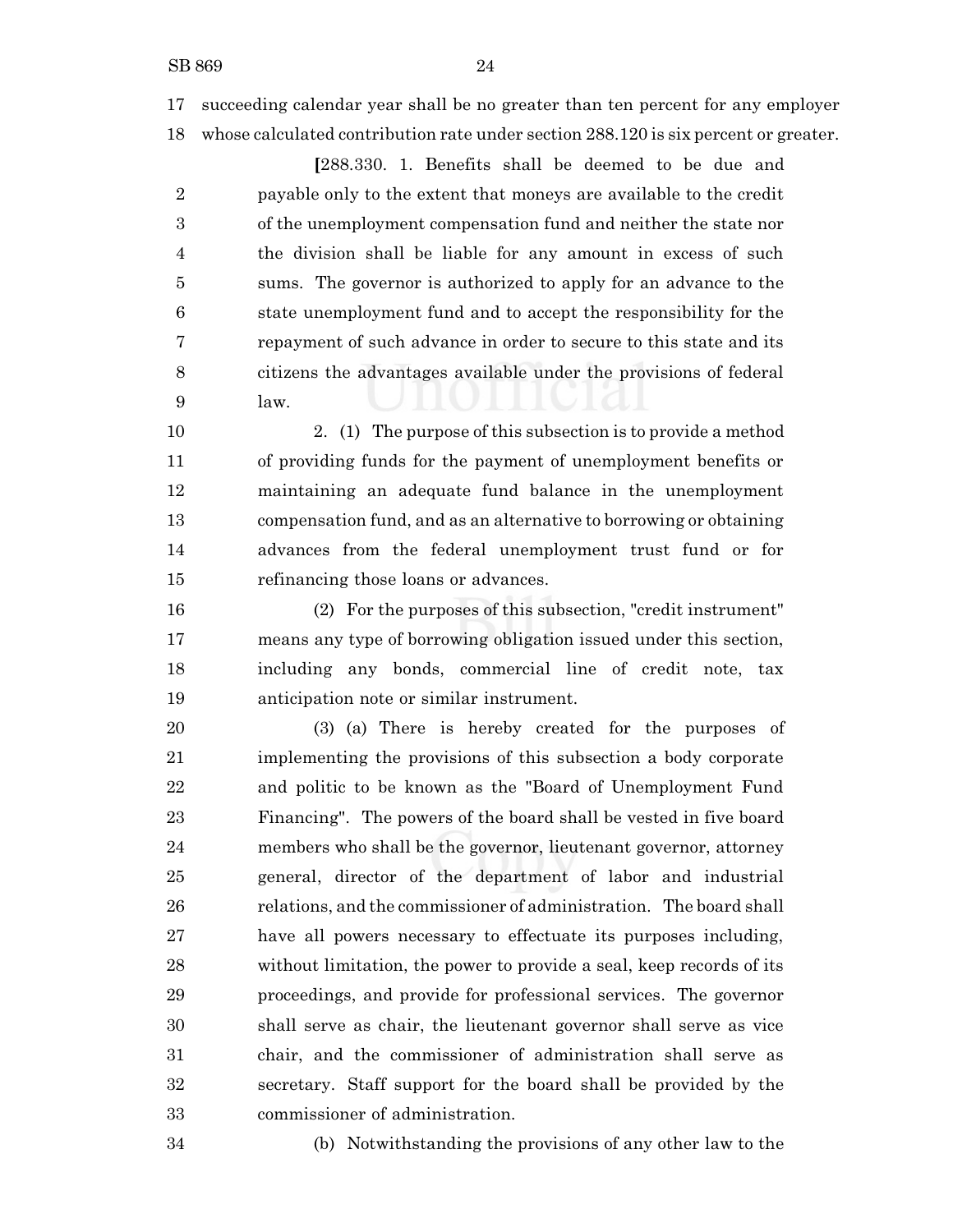contrary:

 a. No officer or employee of this state shall be deemed to have forfeited or shall forfeit his or her office or employment by reason of his or her acceptance of an appointment as a board member or for his or her service to the board;

 b. Board members shall receive no compensation for the performance of their duties under this subsection, but each commissioner shall be reimbursed from the funds of the commission for his or her actual and necessary expenses incurred in carrying out his or her official duties under this subsection.

 (c) In the event that any of the board members or officers of the board whose signatures or facsimile signatures appear on any credit instrument shall cease to be board members or officers before the delivery of such credit instrument, their signatures or facsimile signatures shall be valid and sufficient for all purposes as if such board members or officers had remained in office until delivery of such credit instrument.

 (d) Neither the board members executing the credit instruments of the board nor any other board members shall be subject to any personal liability or accountability by reason of the issuance of the credit instruments.

 (4) The board is authorized, by offering for public negotiated sale, to issue, sell, and deliver credit instruments, bearing interest at a fixed or variable rate as shall be determined by the board, which shall mature no later than ten years after issuance, in the name of the board in an amount determined by the board. Such credit instruments may be issued, sold, and delivered for the purposes set forth in subdivision (1) of this subsection. Such credit instrument may only be issued upon the approval of a resolution authorizing such issuance by a simple majority of the members of the board, with no other proceedings required.

 (5) The board shall provide for the payment of the principal of the credit instruments, any redemption premiums, the interest on the credit instruments, and the costs attributable to the credit instruments being issued or outstanding as provided in this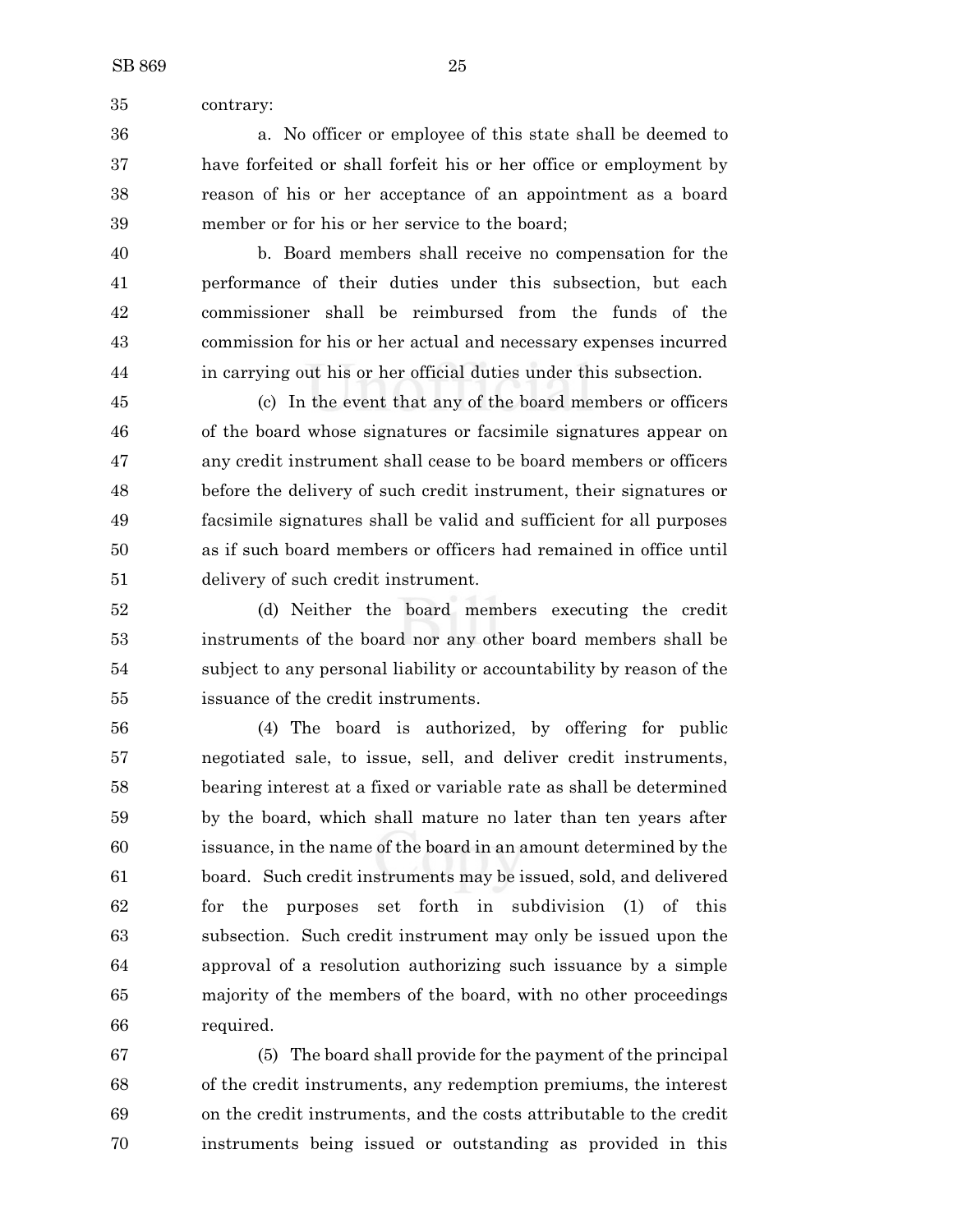chapter. Unless the board directs otherwise, the credit instrument shall be repaid in the same time frame and in the same amounts as would be required for loans issued pursuant to 42 U.S.C. Section 1321; however, in no case shall credit instruments be outstanding for more than ten years.

 (6) The board may irrevocably pledge money received from the credit instrument and financing agreement repayment surcharge under subsection 3 of section 288.128, and other money legally available to it, which is deposited in an account authorized for credit instrument repayment in the special employment security fund, provided that the general assembly has first appropriated moneys received from such surcharge and other moneys deposited in such account for the payment of credit instruments.

 (7) Credit instruments issued under this section shall not constitute debts of this state or of the board or any agency, political corporation, or political subdivision of this state and are not a pledge of the faith and credit of this state, the board or of any of those governmental entities and shall not constitute an indebtedness within the meaning of any constitutional or statutory limitation upon the incurring of indebtedness. The credit instruments are payable only from revenue provided for under this chapter. The credit instruments shall contain a statement to the effect that:

 (a) Neither the state nor the board nor any agency, political corporation, or political subdivision of the state shall be obligated to pay the principal or interest on the credit instruments except as provided by this section; and

 (b) Neither the full faith and credit nor the taxing power of the state nor the board nor any agency, political corporation, or political subdivision of the state is pledged to the payment of the principal, premium, if any, or interest on the credit instruments.

 (8) The board pledges and agrees with the owners of any credit instruments issued under this section that the state will not limit or alter the rights vested in the board to fulfill the terms of any agreements made with the owners or in any way impair the rights and remedies of the owners until the credit instruments are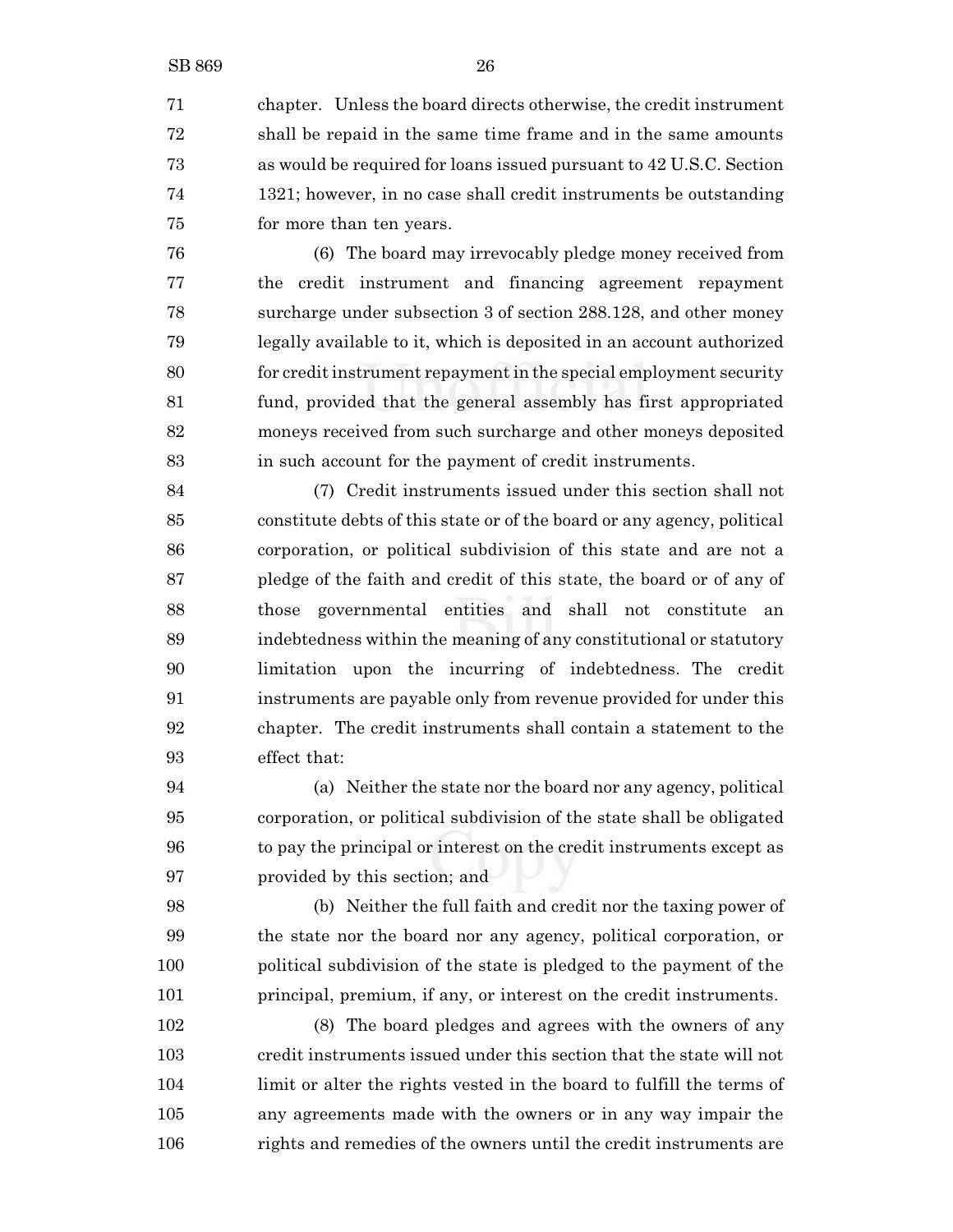fully discharged.

 (9) The board may prescribe the form, details, and incidents of the credit instruments and make such covenants that in its judgment are advisable or necessary to properly secure the payment thereof. If such credit instruments shall be authenticated by the bank or trust company acting as registrar for such by the manual signature of a duly authorized officer or employee thereof, the duly authorized officers of the board executing and attesting such credit instruments may all do so by facsimile signature provided such signatures have been duly filed as provided in the uniform facsimile signature of public officials law, sections 105.273 to 105.278, when duly authorized by resolution of the board, and the provisions of section 108.175 shall not apply to such credit instruments. The board may provide for the flow of funds and the establishment and maintenance of separate accounts within the special employment security fund, including the interest and sinking account, the reserve account, and other necessary accounts, and may make additional covenants with respect to the credit instruments in the documents authorizing the issuance of credit instruments including refunding credit instruments. The resolutions authorizing the issuance of credit instruments may also prohibit the further issuance of credit instruments or other obligations payable from appropriated moneys or may reserve the right to issue additional credit instruments to be payable from appropriated moneys on a parity with or subordinate to the lien and pledge in support of the credit instruments being issued and may contain other provisions and covenants as determined by the board, provided that any terms, provisions or covenants provided in any resolution of the board shall not be inconsistent with the provisions of this section.

 (10) The board may issue credit instruments to refund all or any part of the outstanding credit instruments issued under this section including matured but unpaid interest. As with other credit instruments issued under this section, such refunding credit instruments may bear interest at a fixed or variable rate as determined by the board.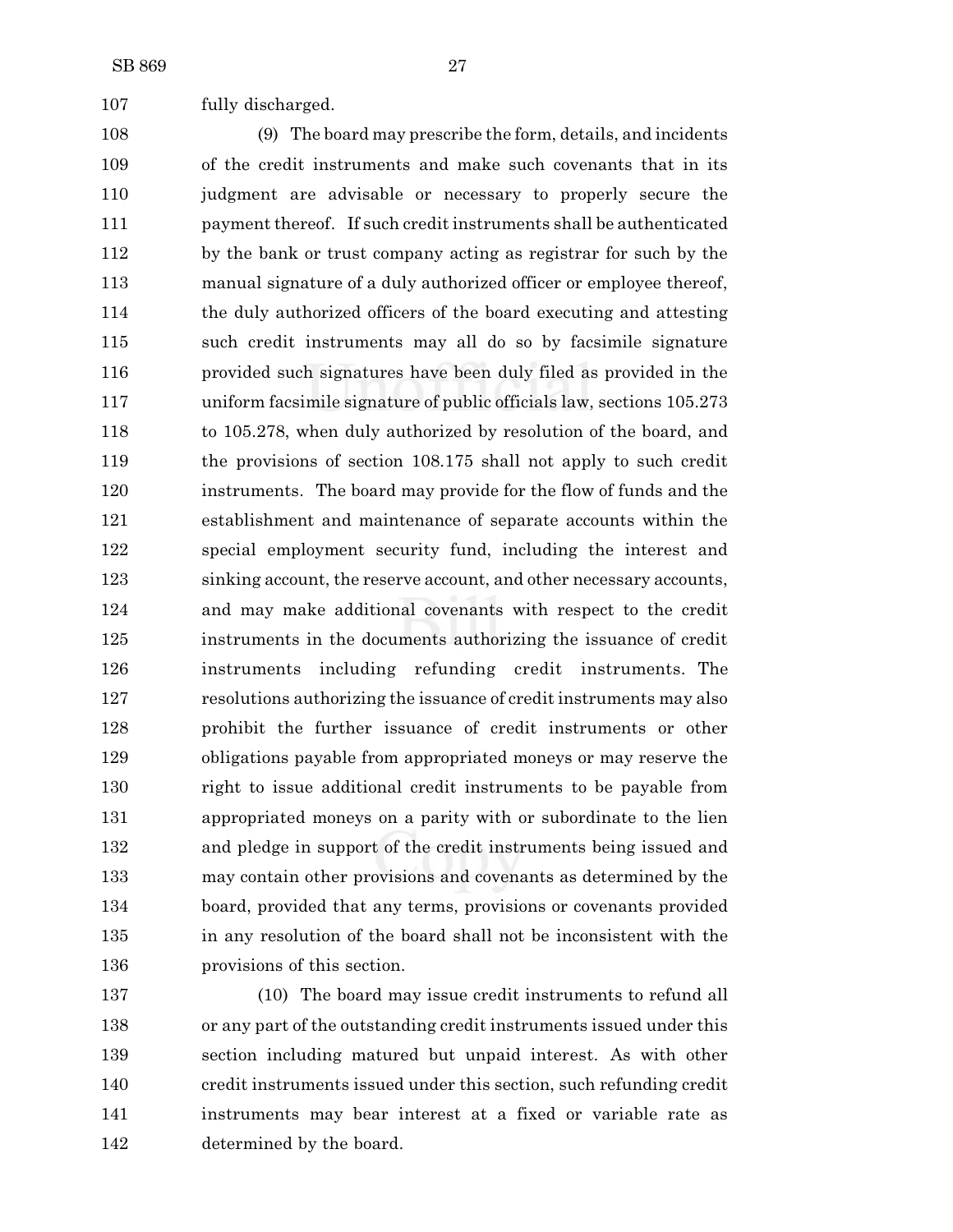(11) The credit instruments issued by the board, any transaction relating to the credit instruments, and profits made from the sale of the credit instruments are free from taxation by the state or by any municipality, court, special district, or other political subdivision of the state.

 (12) As determined necessary by the board the proceeds of the credit instruments less the cost of issuance shall be placed in the state's unemployment compensation fund and may be used for 151 the purposes for which that fund may otherwise be used. If those net proceeds are not placed immediately in the unemployment compensation fund they shall be held in the special employment security fund in an account designated for that purpose until they are transferred to the unemployment compensation fund provided that the proceeds of refunding credit instruments may be placed in an escrow account or such other account or instrument as determined necessary by the board.

 (13) The board may enter into any contract or agreement deemed necessary or desirable to effectuate cost-effective financing hereunder. Such agreements may include credit enhancement, credit support, or interest rate agreements including, but not limited to, arrangements such as municipal bond insurance; surety bonds; tax anticipation notes; liquidity facilities; forward agreements; tender agreements; remarketing agreements; option agreements; interest rate swap, exchange, cap, lock or floor agreements; letters of credit; and purchase agreements. Any fees or costs associated with such agreements shall be deemed administrative expenses for the purposes of calculating the credit instrument and financing agreement repayment surcharge under subsection 3 of section 288.128. The board, with consideration of all other costs being equal, shall give preference to Missouri-headquartered financial institutions, or those out-of-state-based financial institutions with at least one hundred Missouri employees.

 (14) To the extent this section conflicts with other laws the provisions of this section prevail. This section shall not be subject 178 to the provisions of sections 23.250 to 23.298.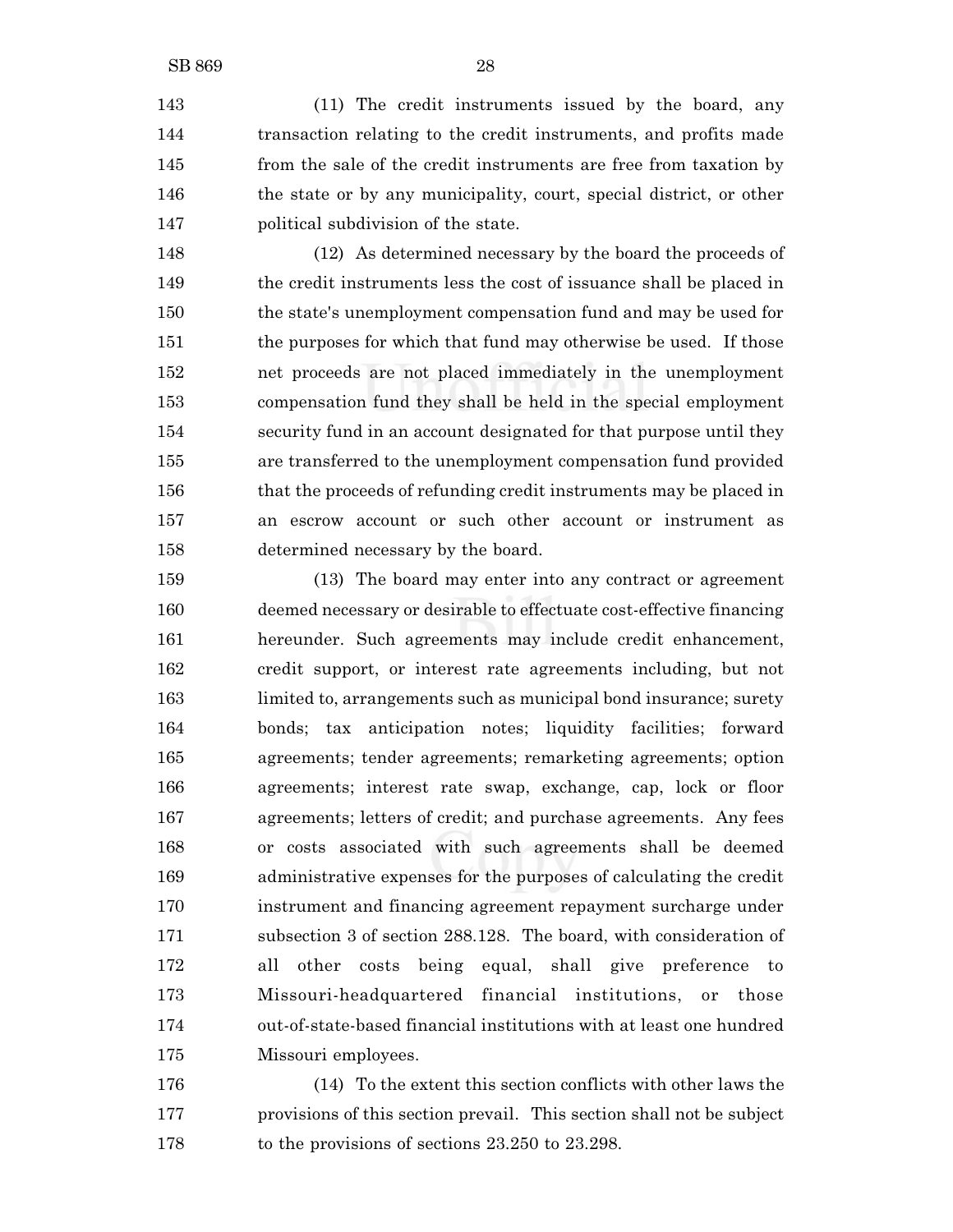(15) If the United States Secretary of Labor holds that a provision of this subsection or of any provision related to the levy or use of the credit instrument and financial agreement repayment surcharge does not conform with a federal statute or would result in the loss to the state of any federal funds otherwise available to it the board, in cooperation with the department of labor and industrial relations, may administer this subsection, and other provisions related to the credit instrument and financial agreement repayment surcharge, to conform with the federal statute until the general assembly meets in its next regular session and has an opportunity to amend this subsection or other sections, as applicable.

 (16) Nothing in this chapter shall be construed to prohibit the officials of the state from borrowing from the government of the United States in order to pay unemployment benefits under subsection 1 of this section or otherwise.

 (17) (a) As used in this subdivision the term "lender" means any state or national bank.

 (b) The board is authorized to enter financial agreements with any lender for the purposes set forth in subdivision (1) of this subsection, or to refinance other financial agreements in whole or in part, upon the approval of the simple majority of the members of the board of a resolution authorizing such financial agreements, with no other proceedings required. In no instance shall the outstanding obligation under any financial agreement continue for more than ten years. Repayment of obligations to lenders shall be made from the special employment security fund, section 288.310, subject to appropriation by the general assembly.

 (c) Financial agreements entered into under this subdivision shall not constitute debts of this state or of the board or any agency, political corporation, or political subdivision of this state and are not a pledge of the faith and credit of this state, the board or of any of those governmental entities and shall not constitute an indebtedness within the meaning of any constitutional or statutory limitation upon the incurring of indebtedness. The financial agreements are payable only from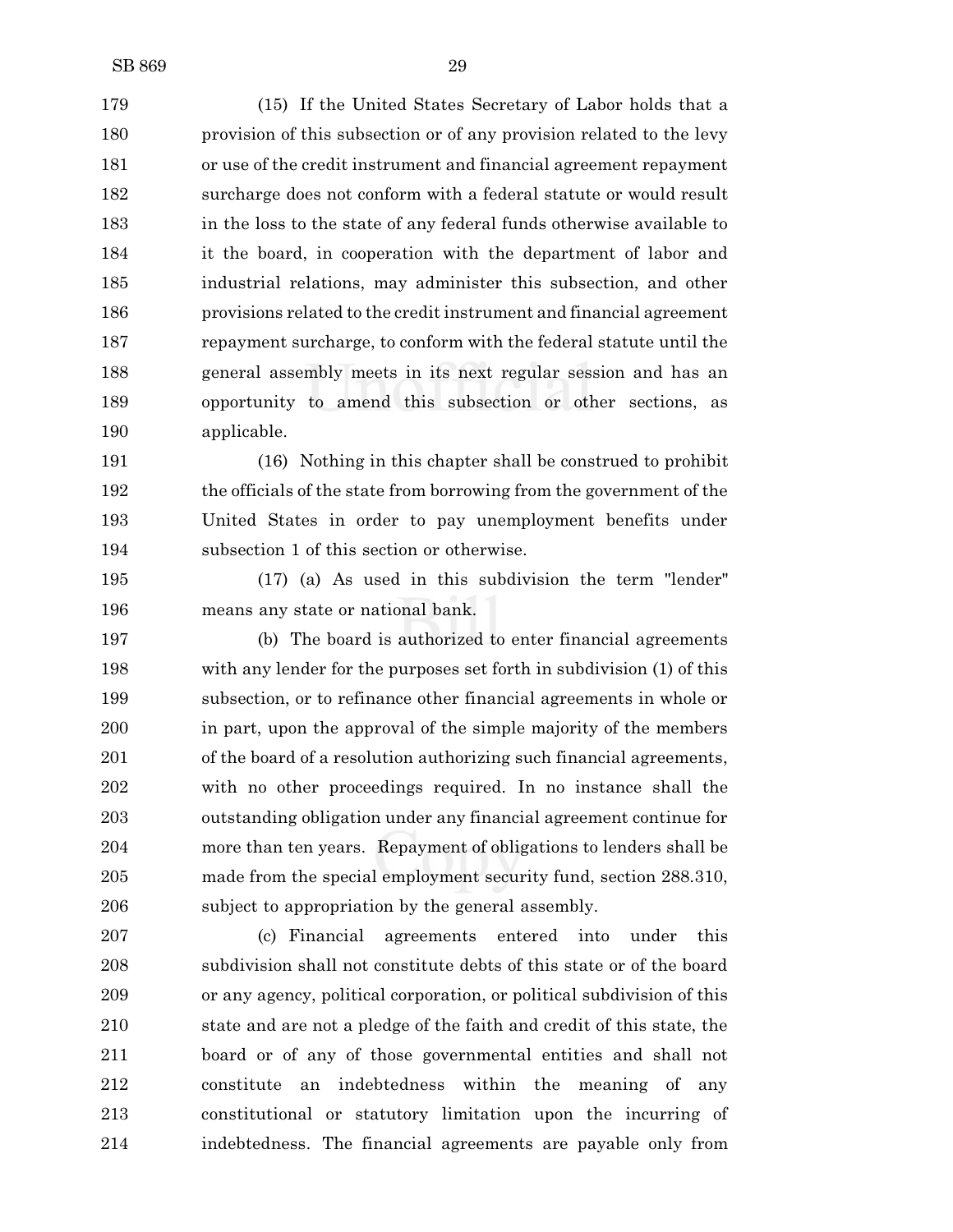revenue provided for under this chapter. The financial agreements shall contain a statement to the effect that:

 a. Neither the state nor the board nor any agency, political corporation, or political subdivision of the state shall be obligated to pay the principal or interest on the financial agreements except as provided by this section; and

 b. Neither the full faith and credit nor the taxing power of the state nor the board nor any agency, political corporation, or political subdivision of the state is pledged to the payment of the principal, premium, if any, or interest on the financial agreements.

 (d) Neither the board members executing the financial agreements nor any other board members shall be subject to any personal liability or accountability by reason of the execution of such financial agreements.

 (e) The board may prescribe the form, details and incidents of the financing agreements and make such covenants that in its judgment are advisable or necessary to properly secure the payment thereof provided that any terms, provisions or covenants provided in any such financing agreement shall not be inconsistent with the provisions of this section. If such financing agreements shall be authenticated by the bank or trust company acting as registrar for such by the manual signature of a duly authorized officer or employee thereof, the duly authorized officers of the board executing and attesting such financing agreements may all do so by facsimile signature provided such signatures have been duly filed as provided in the uniform facsimile signature of public officials law, sections 105.273 to 105.278, when duly authorized by resolution of the board and the provisions of section 108.175 shall not apply to such financing agreements.

 (18) The commission may issue credit instruments to refund all or any part of the outstanding borrowing issued under this section including matured but unpaid interest.

 (19) The credit instruments issued by the commission, any transaction relating to the credit instruments, and profits made from the issuance of credit are free from taxation by the state or by any municipality, court, special district, or other political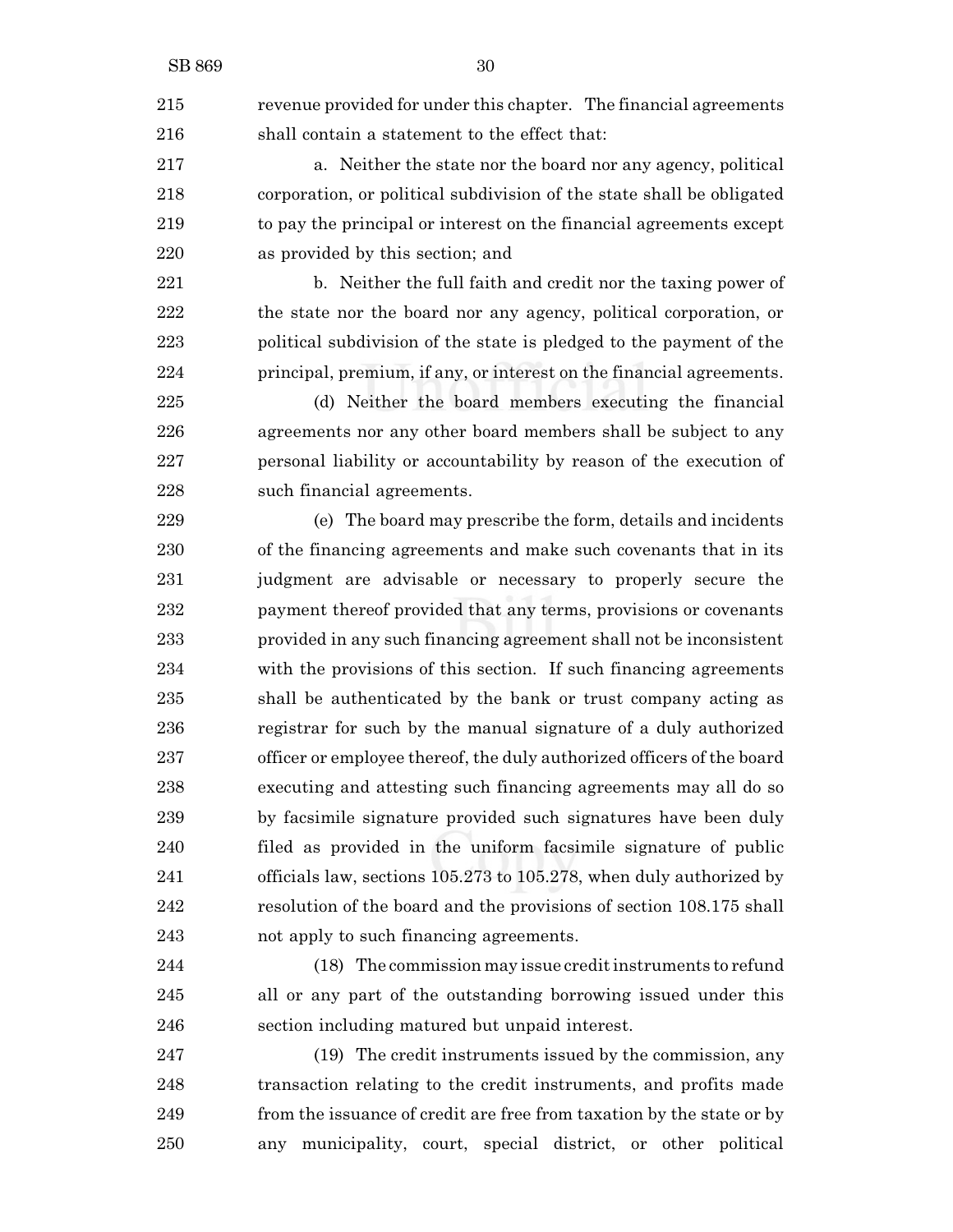subdivision of the state.

 3. In event of the suspension of this law, any unobligated funds in the unemployment compensation fund, and returned by the United States Treasurer because such Federal Social Security Act is inoperative, shall be held in custody by the treasurer and under supervision of the division until the legislature shall provide for the disposition thereof. In event no disposition is made by the legislature at the next regular meeting subsequent to suspension of said law, then all unobligated funds shall be returned ratably to 260 those who contributed thereto.

 4. Notwithstanding any other law to the contrary, in the event that the amount of moneys owed by the fund for total advancements by the federal government exceeds three hundred million dollars, the board shall be required to meet to consider authorizing the issuance, sale, and delivery of credit instruments pursuant to this section for the entire amount of the debt owed.

 5. If credit instruments are issued under subsection 4 of this section, the interest assessment required under section 288.128 shall continue to be paid and used to fully finance such instruments and shall be paid at the same rate applicable at the time of issuance for all subsequent years until the credit instruments are fully financed.**]**

288.330. 1. Benefits shall be deemed to be due and payable only to the extent that moneys are available to the credit of the unemployment compensation fund and neither the state nor the division shall be liable for any amount in excess of such sums. The governor is authorized to apply for an advance to the state unemployment fund and to accept the responsibility for the repayment of such advance in order to secure to this state and its citizens the advantages available under the provisions of federal law.

 2. (1) The purpose of this subsection is to provide a method of providing funds for the payment of unemployment benefits or maintaining an adequate fund balance in the unemployment compensation fund, and as an alternative to borrowing or obtaining advances from the federal unemployment trust fund or for refinancing those loans or advances.

 (2) For the purposes of this subsection, "credit instrument" means any type of borrowing obligation issued under this section, including any bonds,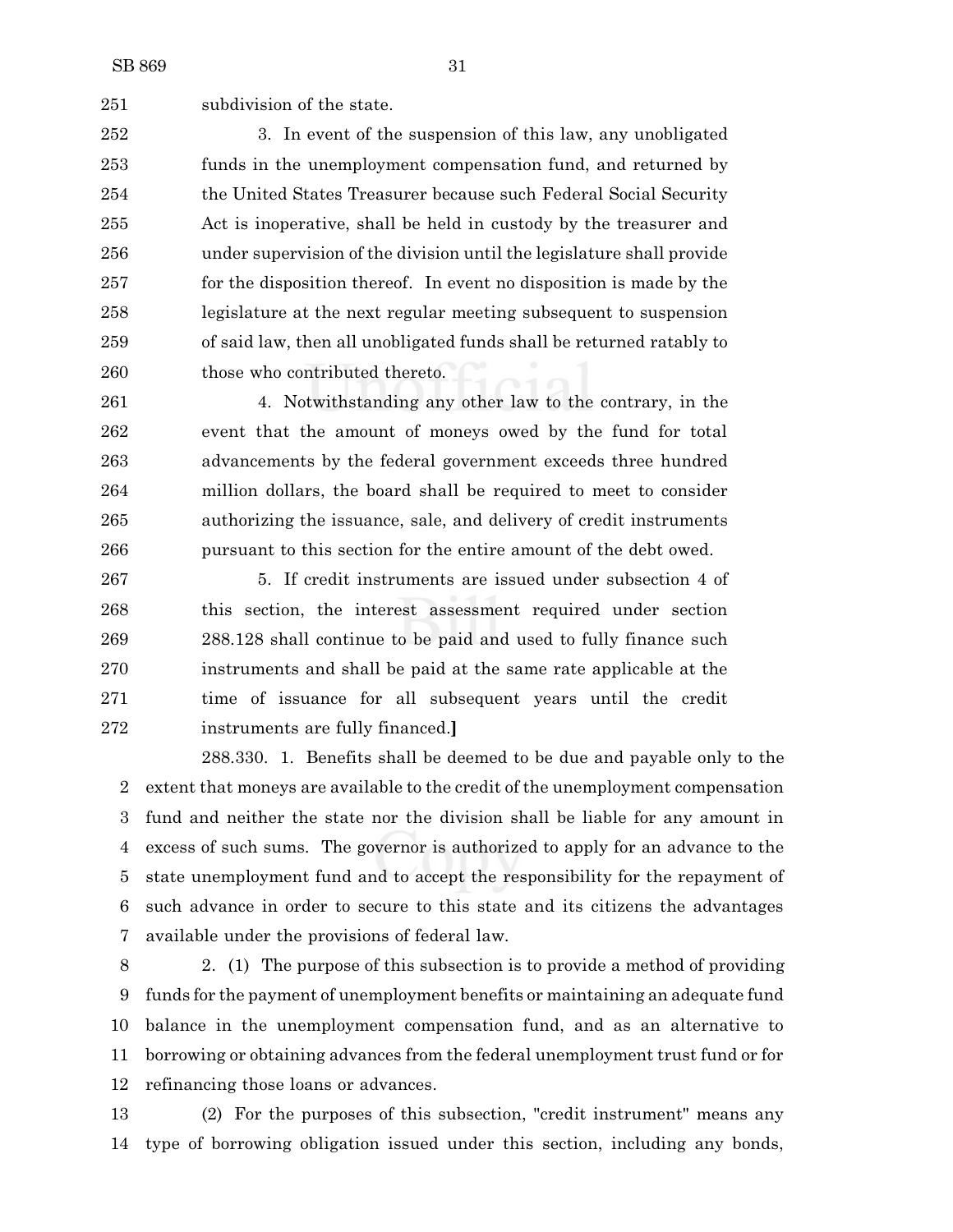commercial line of credit note, tax anticipation note or similar instrument.

 (3) (a) There is hereby created for the purposes of implementing the provisions of this subsection a body corporate and politic to be known as the "Board of Unemployment Fund Financing". The powers of the board shall be vested in five board members who shall be the governor, lieutenant governor, attorney general, director of the department of labor **and industrial relations**, and the commissioner of administration. The board shall have all powers necessary to effectuate its purposes including, without limitation, the power to provide a seal, keep records of its proceedings, and provide for professional services. The governor shall serve as chair, the lieutenant governor shall serve as vice chair, and the commissioner of administration shall serve as secretary. Staff support for the board shall be provided by the commissioner of administration.

(b) Notwithstanding the provisions of any other law to the contrary:

 a. No officer or employee of this state shall be deemed to have forfeited or shall forfeit his or her office or employment by reason of his or her acceptance of an appointment as a board member or for his or her service to the board;

 b. Board members shall receive no compensation for the performance of their duties under this subsection, but each commissioner shall be reimbursed from the funds of the commission for his or her actual and necessary expenses incurred in carrying out his or her official duties under this subsection.

 (c) In the event that any of the board members or officers of the board whose signatures or facsimile signatures appear on any credit instrument shall cease to be board members or officers before the delivery of such credit instrument, their signatures or facsimile signatures shall be valid and sufficient for all purposes as if such board members or officers had remained in office until delivery of such credit instrument.

 (d) Neither the board members executing the credit instruments of the board nor any other board members shall be subject to any personal liability or accountability by reason of the issuance of the credit instruments.

 (4) The board is authorized, by offering for public negotiated sale, to issue, sell, and deliver credit instruments, bearing interest at a fixed or variable rate as shall be determined by the board, which shall mature no later than ten years after issuance, in the name of the board in an amount determined by the board. Such credit instruments may be issued, sold, and delivered for the purposes set forth in subdivision (1) of this subsection. Such credit instrument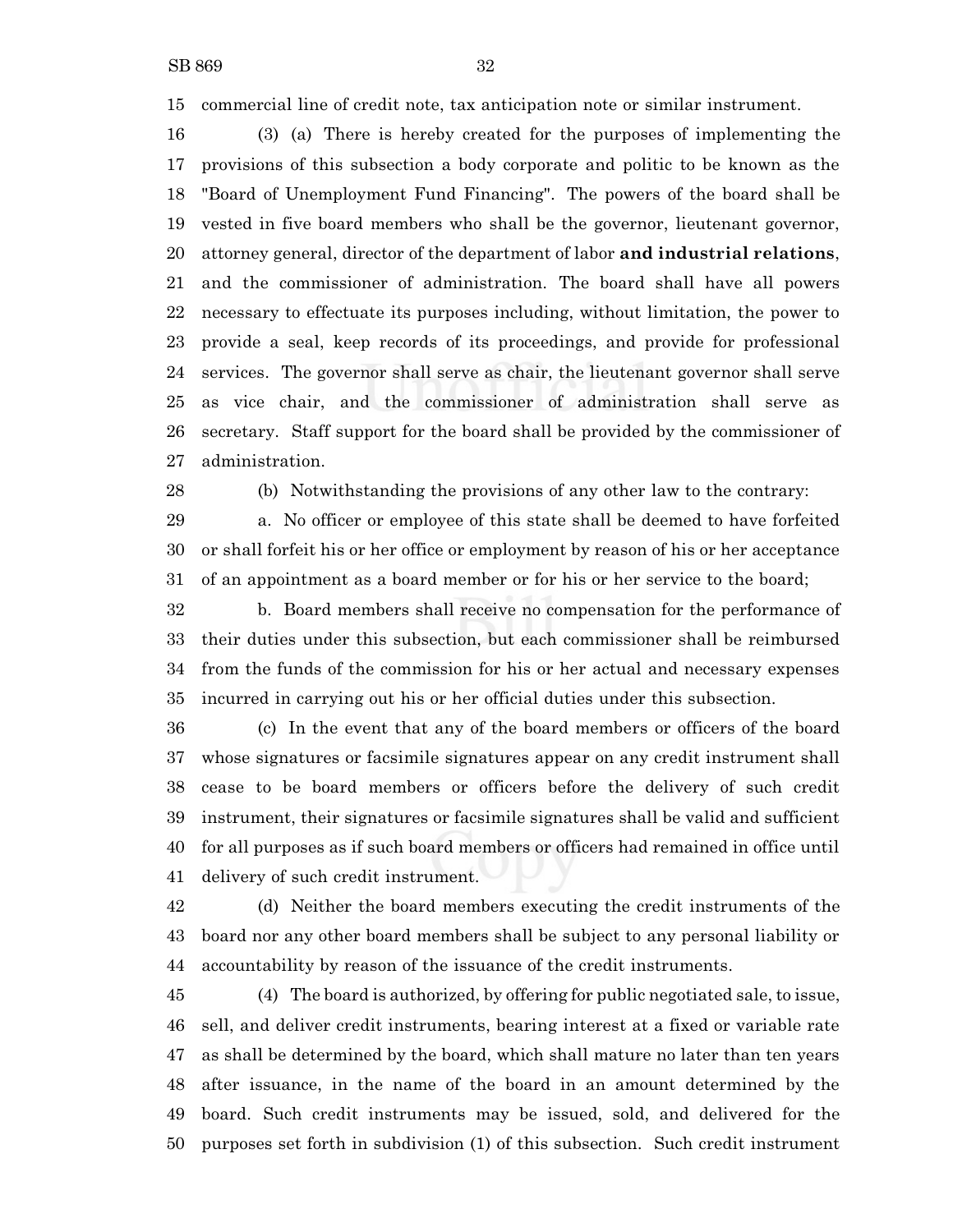may only be issued upon the approval of a resolution authorizing such issuance by a simple majority of the members of the board, with no other proceedings required.

 (5) The board shall provide for the payment of the principal of the credit instruments, any redemption premiums, the interest on the credit instruments, and the costs attributable to the credit instruments being issued or outstanding as provided in this chapter. Unless the board directs otherwise, the credit instrument shall be repaid in the same time frame and in the same amounts as would be required for loans issued pursuant to 42 U.S.C. Section 1321; however, in no case shall credit instruments be outstanding for more than ten years.

 (6) The board may irrevocably pledge money received from the credit instrument and financing agreement repayment surcharge under subsection 3 of section 288.128, and other money legally available to it, which is deposited in an account authorized for credit instrument repayment in the special employment security fund, provided that the general assembly has first appropriated moneys received from such surcharge and other moneys deposited in such account for the payment of credit instruments.

 (7) Credit instruments issued under this section shall not constitute debts of this state or of the board or any agency, political corporation, or political subdivision of this state and are not a pledge of the faith and credit of this state, the board or of any of those governmental entities and shall not constitute an indebtedness within the meaning of any constitutional or statutory limitation upon the incurring of indebtedness. The credit instruments are payable only from revenue provided for under this chapter. The credit instruments shall contain a statement to the effect that:

 (a) Neither the state nor the board nor any agency, political corporation, or political subdivision of the state shall be obligated to pay the principal or interest on the credit instruments except as provided by this section; and

 (b) Neither the full faith and credit nor the taxing power of the state nor the board nor any agency, political corporation, or political subdivision of the state is pledged to the payment of the principal, premium, if any, or interest on the credit instruments.

 (8) The board pledges and agrees with the owners of any credit instruments issued under this section that the state will not limit or alter the rights vested in the board to fulfill the terms of any agreements made with the owners or in any way impair the rights and remedies of the owners until the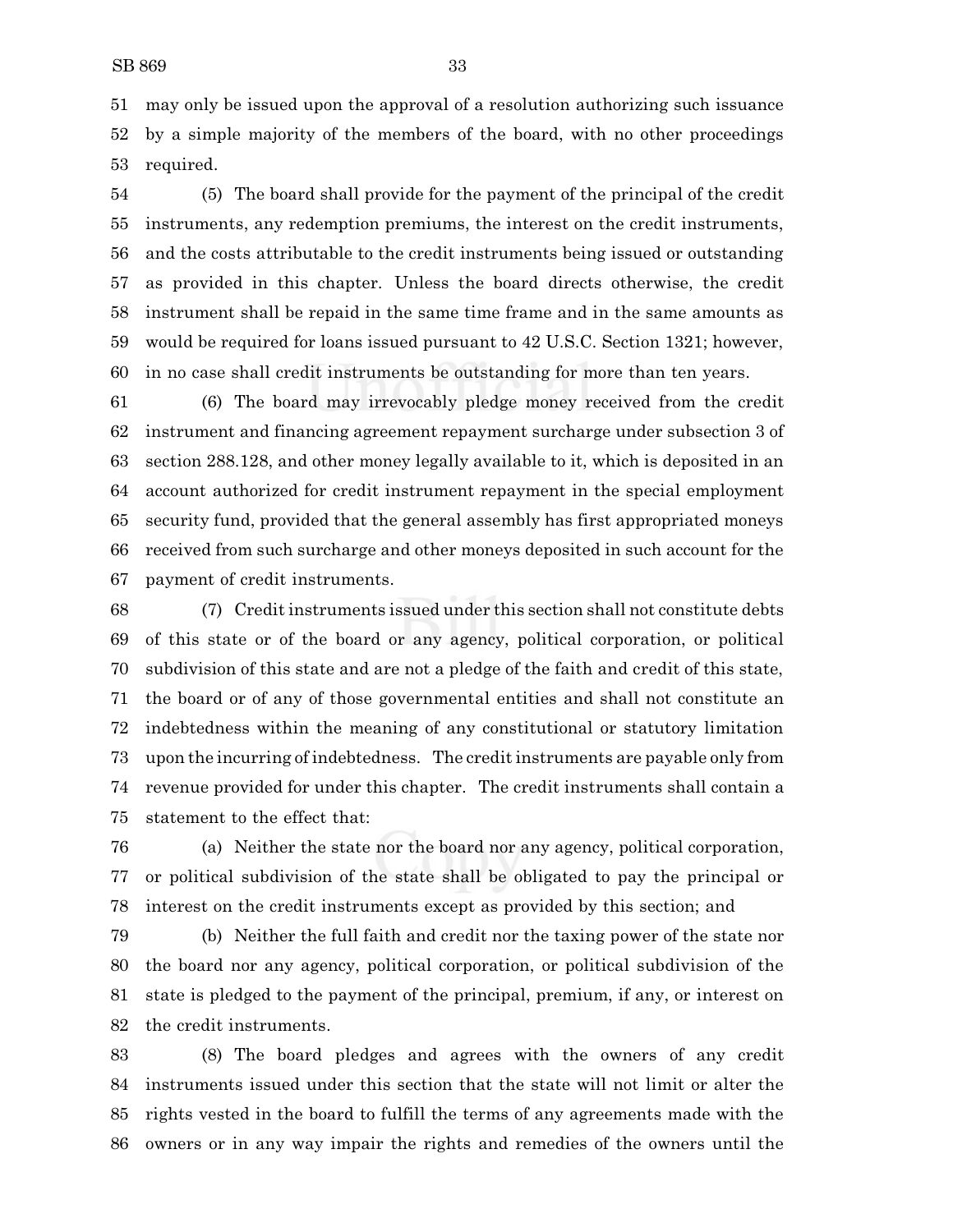credit instruments are fully discharged.

 (9) The board may prescribe the form, details, and incidents of the credit instruments and make such covenants that in its judgment are advisable or necessary to properly secure the payment thereof. If such credit instruments shall be authenticated by the bank or trust company acting as registrar for such by the manual signature of a duly authorized officer or employee thereof, the duly authorized officers of the board executing and attesting such credit instruments may all do so by facsimile signature provided such signatures have been duly filed as provided in the uniform facsimile signature of public officials law, sections 105.273 to 105.278, when duly authorized by resolution of the board, and the provisions of section 108.175 shall not apply to such credit instruments. The board may provide for the flow of funds and the establishment and maintenance of separate accounts within the special employment security fund, including the interest and sinking account, the reserve account, and other necessary accounts, and may make additional covenants with respect to the credit instruments in the documents authorizing the issuance of credit instruments including refunding credit instruments. The resolutions authorizing the issuance of credit instruments may also prohibit the further issuance of credit instruments or other obligations payable from appropriated moneys or may reserve the right to issue additional credit instruments to be payable from appropriated moneys on a parity with or subordinate to the lien and pledge in support of the credit instruments being issued and may contain other provisions and covenants as determined by the board, provided that any terms, provisions or covenants provided in any resolution of the board shall not be inconsistent with the provisions of this section.

 (10) The board may issue credit instruments to refund all or any part of the outstanding credit instruments issued under this section including matured but unpaid interest. As with other credit instruments issued under this section, such refunding credit instruments may bear interest at a fixed or variable rate as determined by the board.

 (11) The credit instruments issued by the board, any transaction relating to the credit instruments, and profits made from the sale of the credit instruments are free from taxation by the state or by any municipality, court, special district, or other political subdivision of the state.

 (12) As determined necessary by the board the proceeds of the credit instruments less the cost of issuance shall be placed in the state's unemployment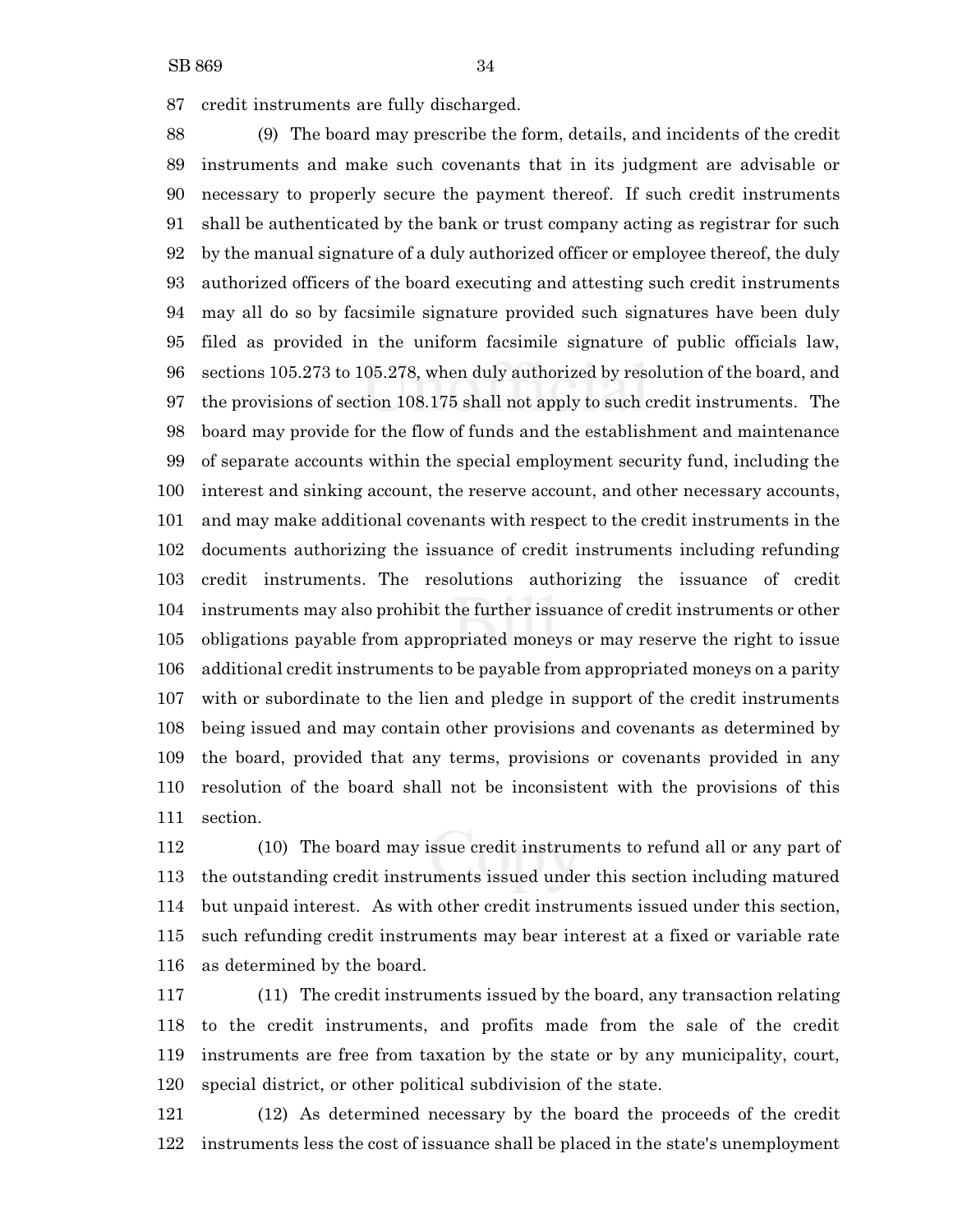compensation fund and may be used for the purposes for which that fund may otherwise be used. If those net proceeds are not placed immediately in the unemployment compensation fund they shall be held in the special employment security fund in an account designated for that purpose until they are transferred to the unemployment compensation fund provided that the proceeds of refunding credit instruments may be placed in an escrow account or such other account or instrument as determined necessary by the board.

 (13) The board may enter into any contract or agreement deemed necessary or desirable to effectuate cost-effective financing hereunder. Such agreements may include credit enhancement, credit support, or interest rate agreements including, but not limited to, arrangements such as municipal bond insurance; surety bonds; tax anticipation notes; liquidity facilities; forward agreements; tender agreements; remarketing agreements; option agreements; interest rate swap, exchange, cap, lock or floor agreements; letters of credit; and purchase agreements. Any fees or costs associated with such agreements shall be deemed administrative expenses for the purposes of calculating the credit instrument and financing agreement repayment surcharge under subsection 3 of section 288.128. The board, with consideration of all other costs being equal, shall give preference to Missouri-headquartered financial institutions, or those out-of-state-based financial institutions with at least one hundred Missouri employees.

 (14) To the extent this section conflicts with other laws the provisions of this section prevail. This section shall not be subject to the provisions of sections 23.250 to 23.298.

 (15) If the United States Secretary of Labor holds that a provision of this subsection or of any provision related to the levy or use of the credit instrument and financial agreement repayment surcharge does not conform with a federal statute or would result in the loss to the state of any federal funds otherwise available to it the board, in cooperation with the department of labor and industrial relations, may administer this subsection, and other provisions related to the credit instrument and financial agreement repayment surcharge, to conform with the federal statute until the general assembly meets in its next regular session and has an opportunity to amend this subsection or other sections, as applicable.

 (16) Nothing in this chapter shall be construed to prohibit the officials of the state from borrowing from the government of the United States in order to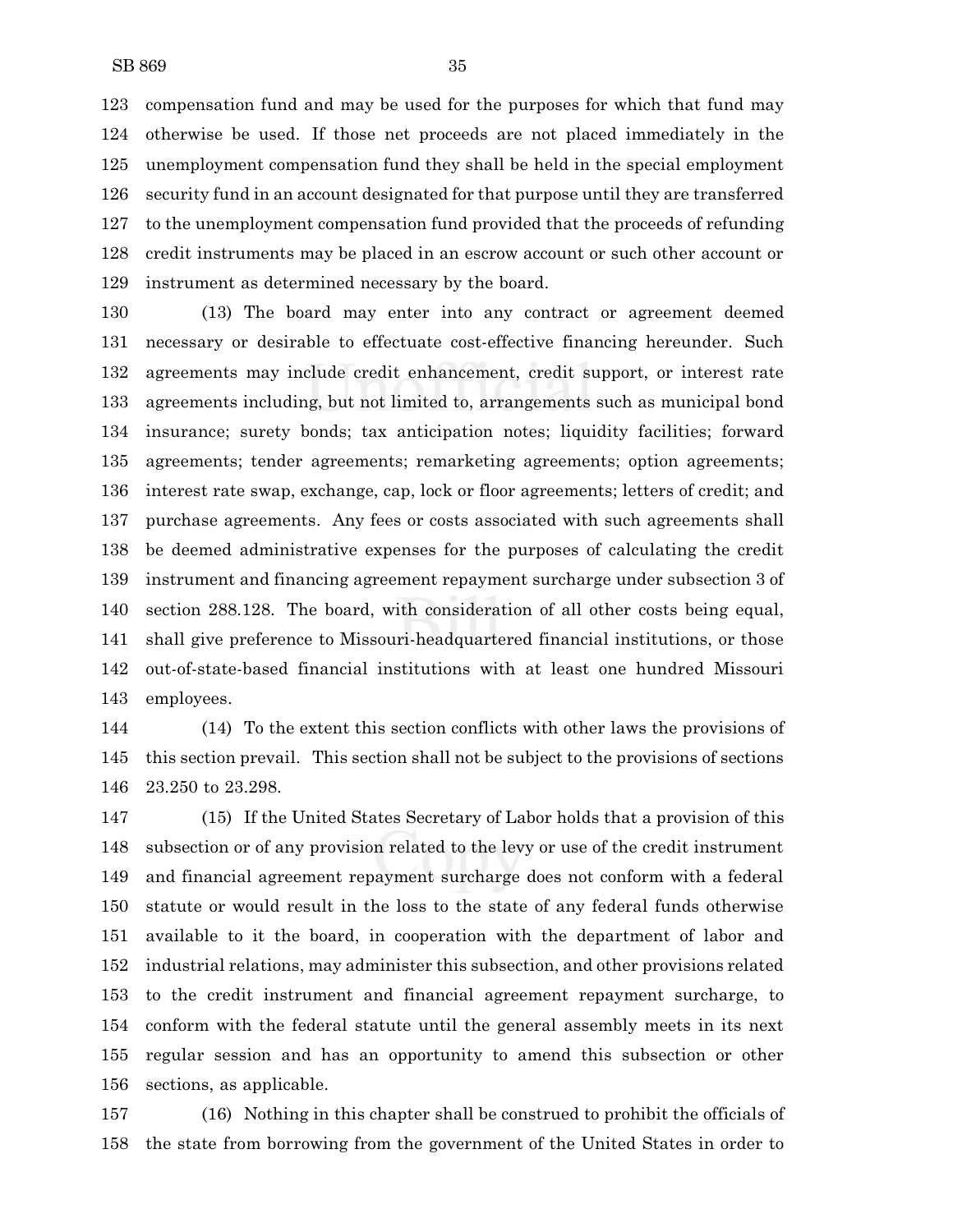pay unemployment benefits under subsection 1 of this section or otherwise.

 (17) (a) As used in this subdivision the term "lender" means any state or national bank.

 (b) The board is authorized to enter financial agreements with any lender for the purposes set forth in subdivision (1) of this subsection, or to refinance other financial agreements in whole or in part, upon the approval of the simple majority of the members of the board of a resolution authorizing such financial agreements, with no other proceedings required. In no instance shall the outstanding obligation under any financial agreement continue for more than ten years. Repayment of obligations to lenders shall be made from the special employment security fund, section 288.310, subject to appropriation by the general assembly.

 (c) Financial agreements entered into under this subdivision shall not constitute debts of this state or of the board or any agency, political corporation, or political subdivision of this state and are not a pledge of the faith and credit of this state, the board or of any of those governmental entities and shall not constitute an indebtedness within the meaning of any constitutional or statutory limitation upon the incurring of indebtedness. The financial agreements are payable only from revenue provided for under this chapter. The financial agreements shall contain a statement to the effect that:

 a. Neither the state nor the board nor any agency, political corporation, or political subdivision of the state shall be obligated to pay the principal or interest on the financial agreements except as provided by this section; and

 b. Neither the full faith and credit nor the taxing power of the state nor the board nor any agency, political corporation, or political subdivision of the state is pledged to the payment of the principal, premium, if any, or interest on the financial agreements.

 (d) Neither the board members executing the financial agreements nor any other board members shall be subject to any personal liability or accountability by reason of the execution of such financial agreements.

 (e) The board may prescribe the form, details and incidents of the financing agreements and make such covenants that in its judgment are advisable or necessary to properly secure the payment thereof provided that any terms, provisions or covenants provided in any such financing agreement shall not be inconsistent with the provisions of this section. If such financing agreements shall be authenticated by the bank or trust company acting as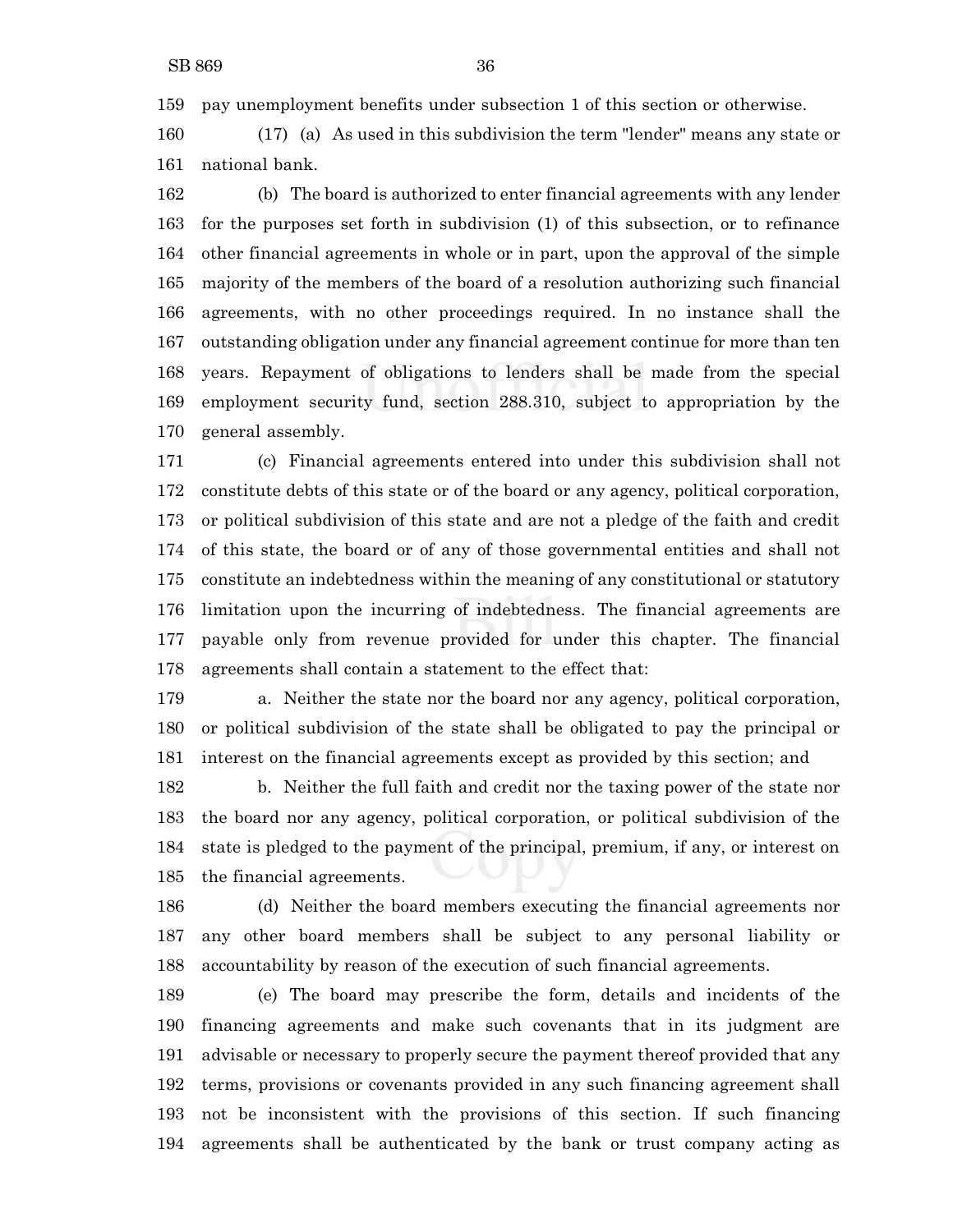registrar for such by the manual signature of a duly authorized officer or employee thereof, the duly authorized officers of the board executing and attesting such financing agreements may all do so by facsimile signature provided such signatures have been duly filed as provided in the uniform facsimile signature of public officials law, sections 105.273 to 105.278, when duly authorized by resolution of the board and the provisions of section 108.175 shall not apply to such financing agreements.

 (18) The commission may issue credit instruments to refund all or any part of the outstanding borrowing issued under this section including matured but unpaid interest.

 (19) The credit instruments issued by the commission, any transaction relating to the credit instruments, and profits made from the issuance of credit are free from taxation by the state or by any municipality, court, special district, or other political subdivision of the state.

 3. In event of the suspension of this law, any unobligated funds in the unemployment compensation fund, and returned by the United States Treasurer because such Federal Social Security Act is inoperative, shall be held in custody by the treasurer and under supervision of the division until the legislature shall provide for the disposition thereof. In event no disposition is made by the legislature at the next regular meeting subsequent to suspension of said law, then all unobligated funds shall be returned ratably to those who contributed thereto.

 4. **[**For purposes of this section, as contained in senate substitute no. 2 for senate committee substitute for house substitute for house committee substitute for house bill nos. 1268 and 1211, ninety-second general assembly, second regular session, the revisor of statutes shall renumber subdivision (16) of subsection 2 of such section as subdivision (17) of such subsection and renumber subdivision (17) of subsection 2 of such section as subdivision (16) of such subsection.**] Notwithstanding any other law to the contrary, in the event that the amount of moneys owed by the unemployment compensation fund for total advancements by the federal government exceeds three hundred million dollars, the board shall be required to meet to consider authorizing the issuance, sale, and delivery of credit instruments pursuant to this section for the entire amount of the debt owed.**

 **5. If credit instruments are issued under subsection 4 of this section, the interest assessment required under section 288.128 shall continue to be paid and used to fully finance such instruments and**